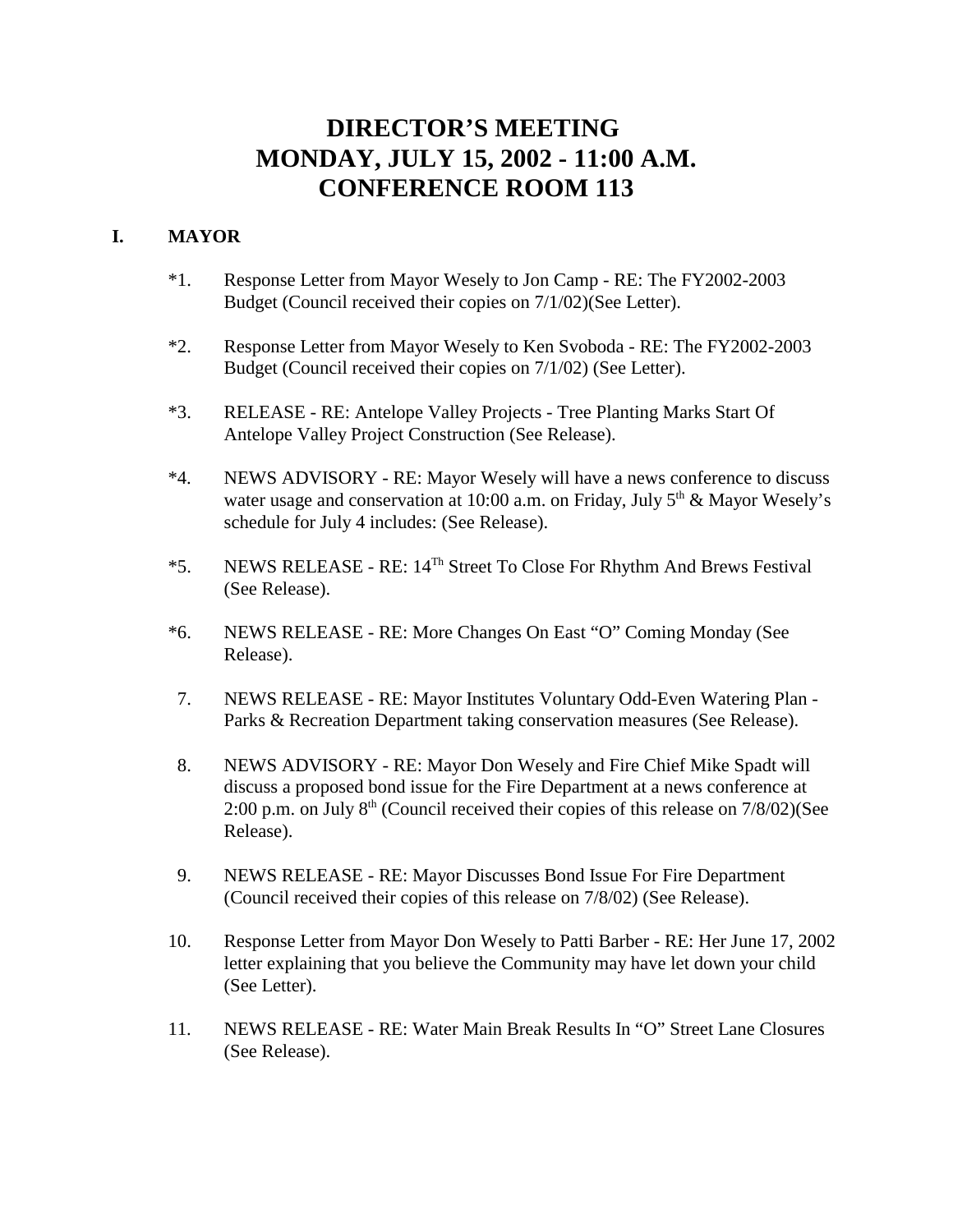- 12. NEWS RELEASE RE: Voluntary Water Restrictions Still In Effect (See Release).
- 13. NEWS RELEASE RE: Pedestrian Connector To Be Dedicated With Lighting Ceremony Saturday (See Release).
- 14. NEWS ADVISORY RE: Mayor Don Wesely will have a news conference on Friday, July  $12<sup>th</sup>$  at 9:00 a.m. (See Release).

# **II. CITY CLERK**

- \*1. Material brought over to City Council Office by City Clerk Joan Ross from Marc Wullschleger, Urban Development Director - RE: Resolution of Intention to Create a Business Improvement District on North  $27<sup>th</sup>$  Street, passed by Lincoln City Council on June 3,  $2002 - (02-105)$  (Copy of this Material is on file in the City Council Office) (See Material).
- 2. Memo from City Clerk Joan Ross to Annette McRoy RE: Attached is an E-Mail message from Gretta Salerno lodging a complaint against Hooter's Restaurant regarding an outdoor SDL event held June 29, 2002 (per Annette) (See Material).

# **III. CORRESPONDENCE**

# **A. COUNCIL REQUESTS**

# **ANNETTE McROY**

- 1. OUTSTANDING Request to Library Department RE: Kids using the Internet at the libraries (RFI#111 - 5/30/02)
- 2. OUTSTANDING Request to County Commissioners RE: Promoting Lincoln (RFI#112 - 6/03/02)
- 3. OUTSTANDING Request to Health Department/PRT Team RE: Junk problem at 225 NW 22nd Street (RFI#113 - 6/6/02). — **1.) SEE RESPONSE FROM BRUCE DART, HEALTH DIRECTOR RECEIVED ON RFI#113 - 7/3/02**
- 4. Request to Law Department/Public Works & Utilities Department RE: City Ordinance-to remove rock or mulch that they had placed in areas where the City has an easement (RFI#116 - 7/3/02)
- 5. Request to Building & Safety Department RE: Can you do an inspection of the address 208 NW 20<sup>th</sup> Street-excessive weeds  $\&$  junk laying around (RFI#117 -7/8/02)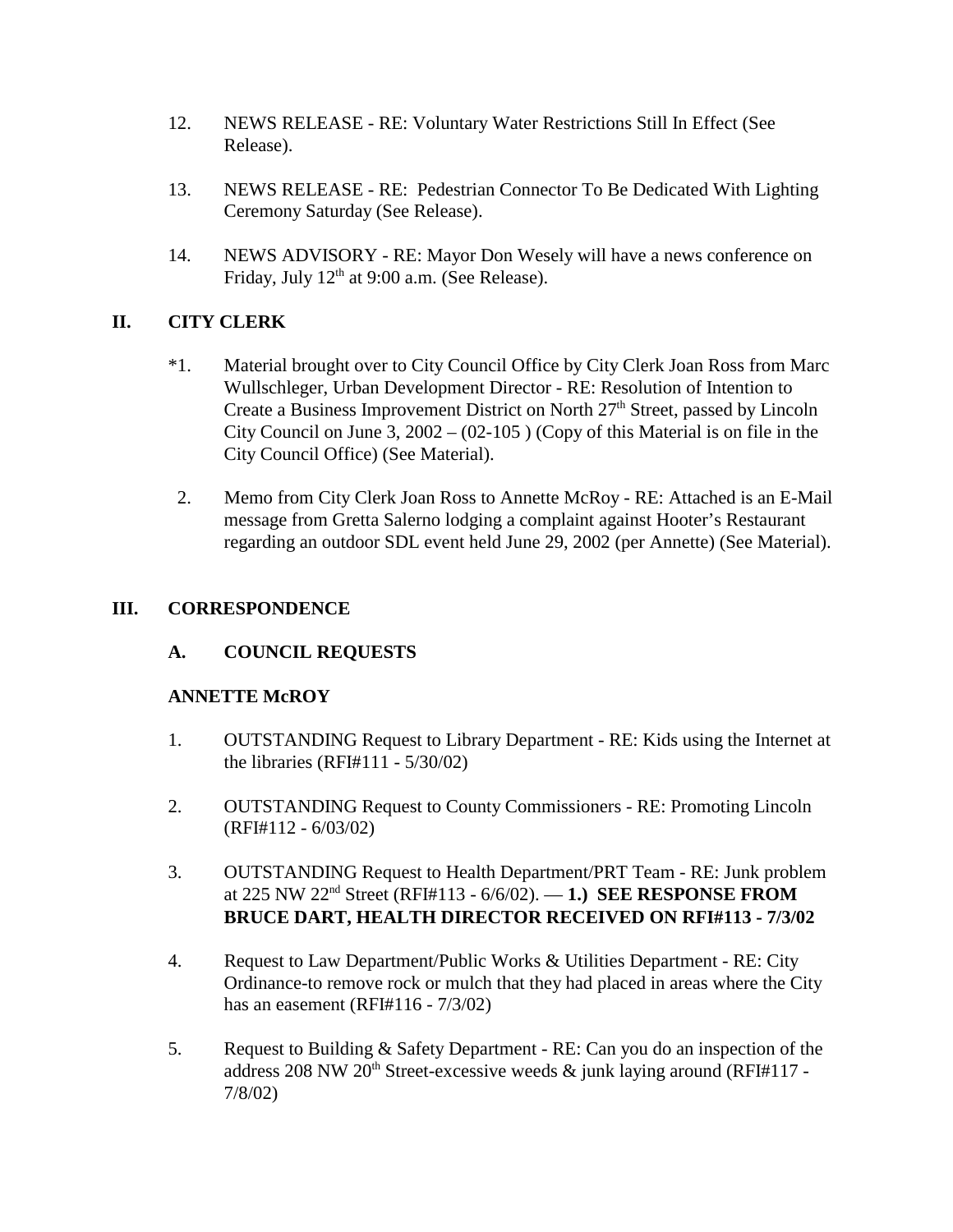# **TERRY WERNER**

- 1. OUTSTANDING Request to Lynn Johnson, Parks & Recreation Director RE: Bike Path (RFI#60 - 5/22/02)
- 2. OUTSTANDING Request to Ann Harrell, Mayor's Office RE: Employees/ Consultants (RFI#63 - 6/6/02)
- 3. Request to Steve Henrichsen, Planning Department RE: Impact Fees (RFI#66 7/2/02)

# **JON CAMP**

1. OUTSTANDING Request to Fire Chief Mike Spadt - RE: Fire Department restructuring (RFI#76 - 6/21/02). — **1.) SEE RESPONSE FROM FIRE CHIEF MIKE SPADT RECEIVED ON RFI#76 - 7/11/02**

## **COLEEN SENG**

- 1. Request to Public Works & Utilities Department/Planning Department RE: The property close to  $84<sup>th</sup>$  Street between Adams & Leighton - mowing, etc. (RFI#902) - 6/24/02). — **1.) SEE RESPONSE FROM A.F. EDWARDS, PUBLIC WORKS & UTILITIES DEPARTMENT RECEIVED ON RFI#902 - 7/3/02 — 2.) SEE RESPONSE FROM RAY HILL, PLANNING DEPARTMENT RECEIVED ON RFI#902 - 7/8/02 — 2.) SEE RESPONSE FROM DENNIS BARTELS, PUBLIC WORKS & UTILITIES DEPARTMENT RECEIVED ON RFI#902 - 7/11/02**
- 2. Request to Public Works & Utilities Department RE: The handicap curb cut at 49th & St. Paul (RFI#903 - 7/3/02)

# **JONATHAN COOK**

1. Request to Dana Roper, City Law Department - RE: Sidewalk out to curb (RFI#75 - 7/8/02)

# **B. DIRECTORS AND DEPARTMENT HEADS**

## **BUDGET**

1. Inter-Department Communication from Jan Bolin - RE: Council Request For Information - During the Council Meeting with the Finance Department on July 8, 2002, there were two requests for information made (See Memo).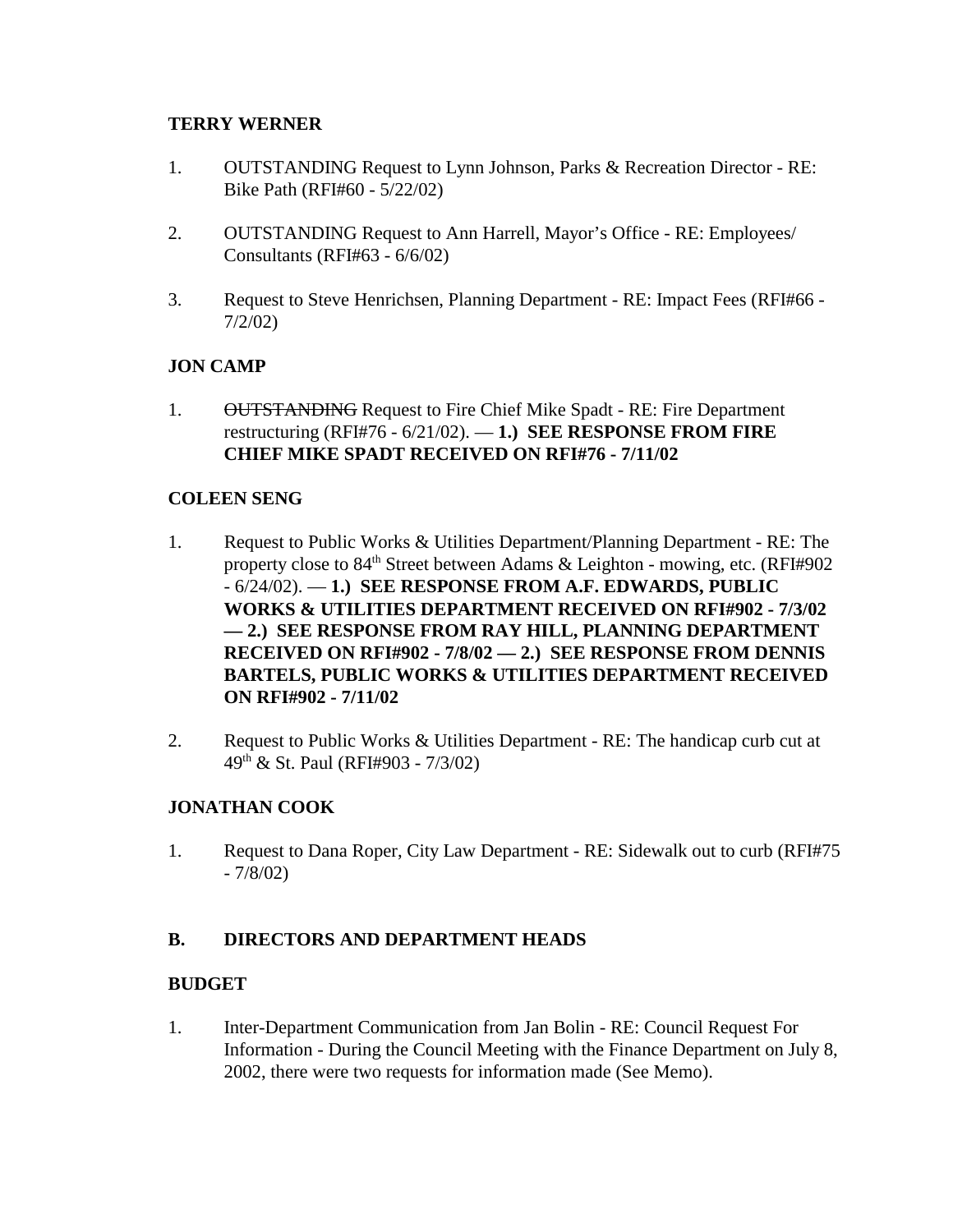- 2. Material from Jan Bolin RE: Mayor's Budget Resolution (Copy of this Material is on file in the City Council Office).
- 3. Material from Jan Bolin RE: Council Request For Information Per City Council Members request (through Darrell Podany) attached are schedules detailing the average cost per FTE by department for the Mayor's Recommended Budget 2002-03 (See Material).

# **FINANCE/BUDGET**

1. Inter-Department Communication from Steve Hubka to Ken Svoboda - RE: General Expense questions (See Material).

# **FINANCE/CITY TREASURER**

- \*1. Material from Don Herz, Finance Director & Joel L. Wittrock, Asst. City Treasurer - RE: Resolution & Finance Department Treasurer Of Lincoln, Nebraska - Investments Purchased Between June 24 and June 28, 2002 (See Material).
- 2. Material from Don Herz, Finance Director & Joel L. Wittrock, Asst. City Treasurer - RE: Resolution & Finance Department Treasurer Of Lincoln, Nebraska - Investments Purchased Between July 1 and July 5, 2002 (See Material).

# **HEALTH DEPARTMENT**

- \*1. NEWS RELEASE RE: Sentinel Chickens Indicators Of West Nile Virus Dead Birds and Sentinel Chickens Infected with West Nile Virus Being Tested by Health Officials (See Release).
- 2. NEWS RELEASE RE: Grill It Safely! Don't let a foodborne illness spoil your  $4<sup>th</sup>$  of July fun (See Release).

# **PLANNING**

\*1. Annexation by Ordinance - Effective Date: July 9, 2002 - Ordinance No. 18014 - 17.89 Acres.

# **PUBLIC WORKS & UTILITIES DEPARTMENT**

\*1. Response Letter from Roger Figard to Robert Stutheit - RE: Concerning the dust problem and lack of paving in West Adams Street west of Northwest 48<sup>th</sup> Street (See Response).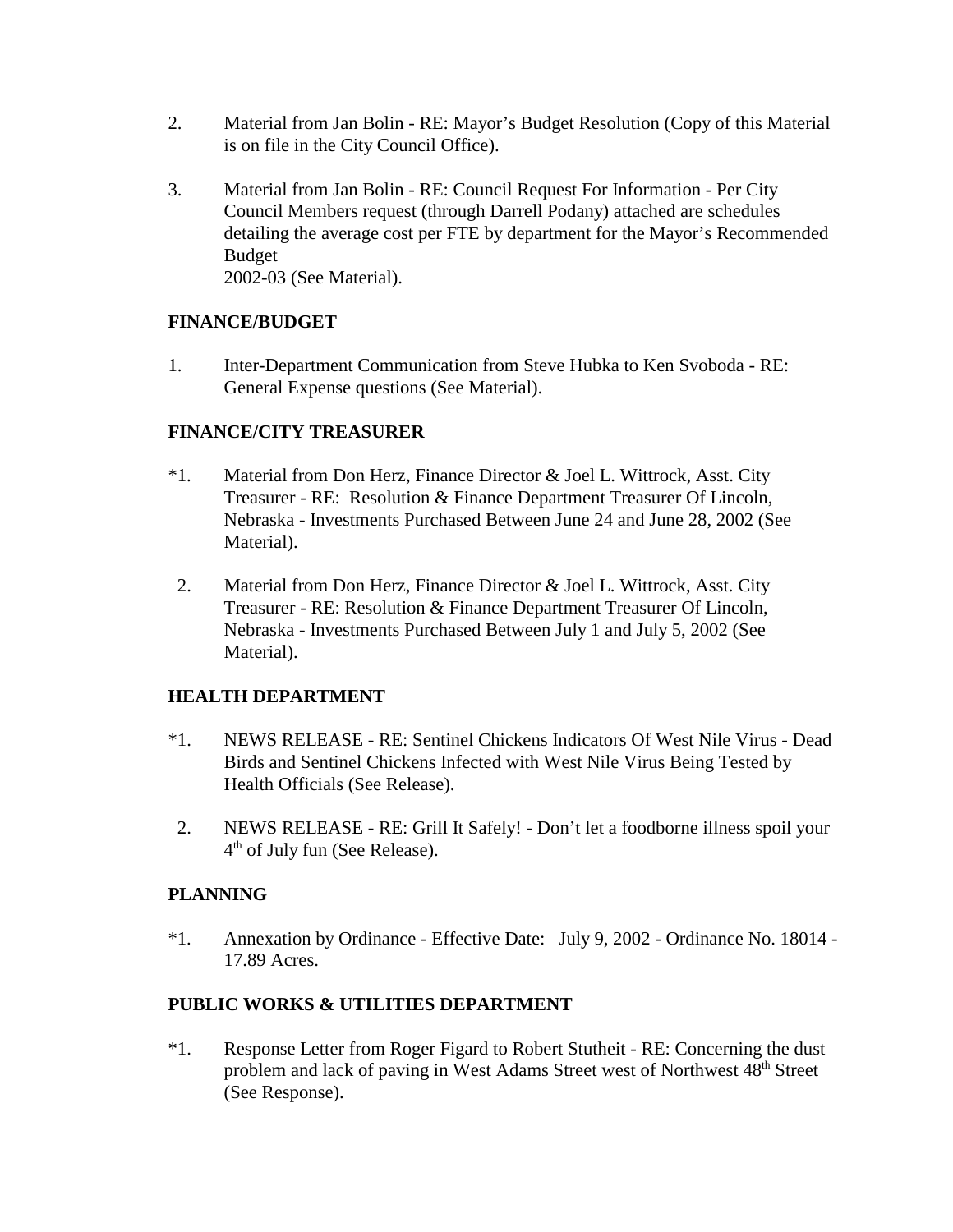- 2. Material from Allan Abbott RE: F.Y. 2002-03 Budget Highlights (Copy of this Material is on file in the City Council Office).
- 3. Material & Maps RE: Lincoln Stormwater Basin Planning Project Sponsored by: the City of Lincoln and the Lower Platte South Natural Resources District (See Material).

# **REAL ESTATE DIVISION**

- 1. InterOffice Memo from Clinton W. Thomas RE: Vacation of a portion of O'Hanlon Drive (See Memo).
- 2. InterOffice Memo from Clinton W. Thomas RE: Vacating a portion of Unnamed Street located south of Perkins Boulevard between South 17<sup>th</sup> Street and Harrison Avenue (See Memo).

# **STARTRAN**

\*1. NEWS RELEASE - RE: StarTran Advisory Board will be holding a public hearing regarding the proposed deletion of the StarTran bus route  $#18$ ,  $48<sup>th</sup>$  Street Shuttle - Saturday, July  $13<sup>th</sup>$  at 10:30 a.m. at the Bennett Martin Library,  $4<sup>th</sup>$  Floor Auditorium (See Release).

# **WEED CONTROL AUTHORITY**

1. Combined Weed Program - City Of Lincoln - June 2002 Monthly Report - Noxious Weed Control Authority.

# **C. MISCELLANEOUS**

- \*1. E-Mail from Jon Gathje with Responses from Joan Ray and Joan Ross to Carole Eddins, Urban Development Department - RE: After some discussions with a fellow student, they both thought it would be a fantastic idea to host an AIDS walk in Lincoln, so they are asking for some help on how to go about and do this (See E-Mail).
- \*2. E-Mail from Stacy C. James RE: In Support of the Woodsdale Ornamental Lighting District (See E-Mail).
- \*3. 2 E-Mail's from Greg Moyer RE: Pledge Resolution (See E-Mail's).
- \*4. E-Mail from Karen Kerling, Administrative Analyst II, Common Council, Syracuse, NY - RE: Third Party Notification (See E-Mail).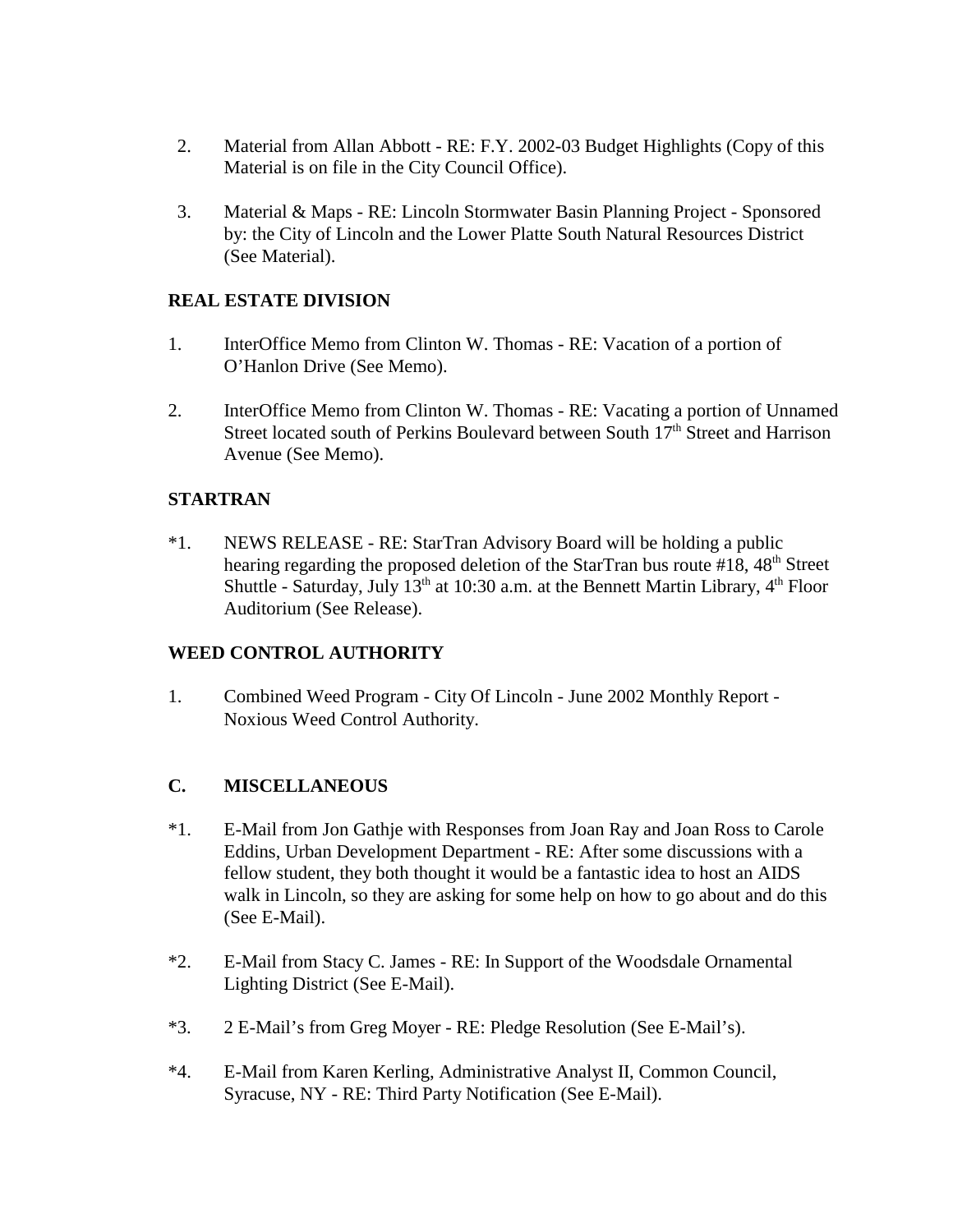- \*5. E-Mail from Dan Sherman, Council Administrator/Attorney, City of Bloomington Common Council - RE: Redistricting Process (See E-Mail).
- \*6. E-Mail from Mary Hatley RE: Noise Problems "boom boxes" (See E-Mail).
- \*7. Report RE: Diversion Services, Inc. 2001 Annual Report and Budget Supporting Materials Fiscal Year 2002-2003 - Prepared by Eric McMasters - May 30, 2002 (Council received their copies of this Report on 7/1/02)(Copy of this Report is on file in the City Council Office).
- \*8. Memo & Brochure from Lincoln Airport Authority RE: The Lincoln Airport Authority, in conjunction with the Federal Aviation Administration, is conducting a noise study - attached brochure describes the noise study for your information (See Material).
- \*9. Letter from Stacy Sovereign, Volunteer Committee Chair, July Jamm, Updowntowners - RE: July Jamm, Lincoln's biggest summer festival, is just around the corner. The three-day tradition of music, food and fun begins Thursday, July 25. We encourage you and your organization to take part in the action. Here's how: (See Letter).
- \*10. Letter from Britt Johnson, Marsha Duis & Sven JohnsonRE: Opposed to the proposed Ornamental Lighting District in the Country Club area (See Letter).
- \*11. E-Mail from Jim Menter RE: Recently several of my neighbors received letters from the City informing them that they had to move rock or mulch that they had placed in areas where the City has an easement (See E-Mail).
- \*12. Report from Duane Hartman RE: Effects of Impact Fees Executive Summary (Copy of this Report is on file in the City Council Office).
- \*13. Letter from Ben Goble RE: The School Resource Officers in the elementary schools (See Letter).
- \*14. Faxed Letter from Richard B. Campbell, President, Campbell's Nursery Group RE: The Budget cuts - recommended for elimination of Larry Group, Lincoln Park Department position (See Letter).
- \*15. E-Mail from Larry Schultz RE: Ornamental Lighting District (See E-Mail).
- \*16. E-Mail from the Arnold Heights Neighborhood Association RE: The Budget cuts - Parks & Recreation Support - on Larry Group's elimination of his position (See E-Mail).
- \*17. E-Mail from Nushee Shah RE: Research Information on Lincoln (See E-Mail).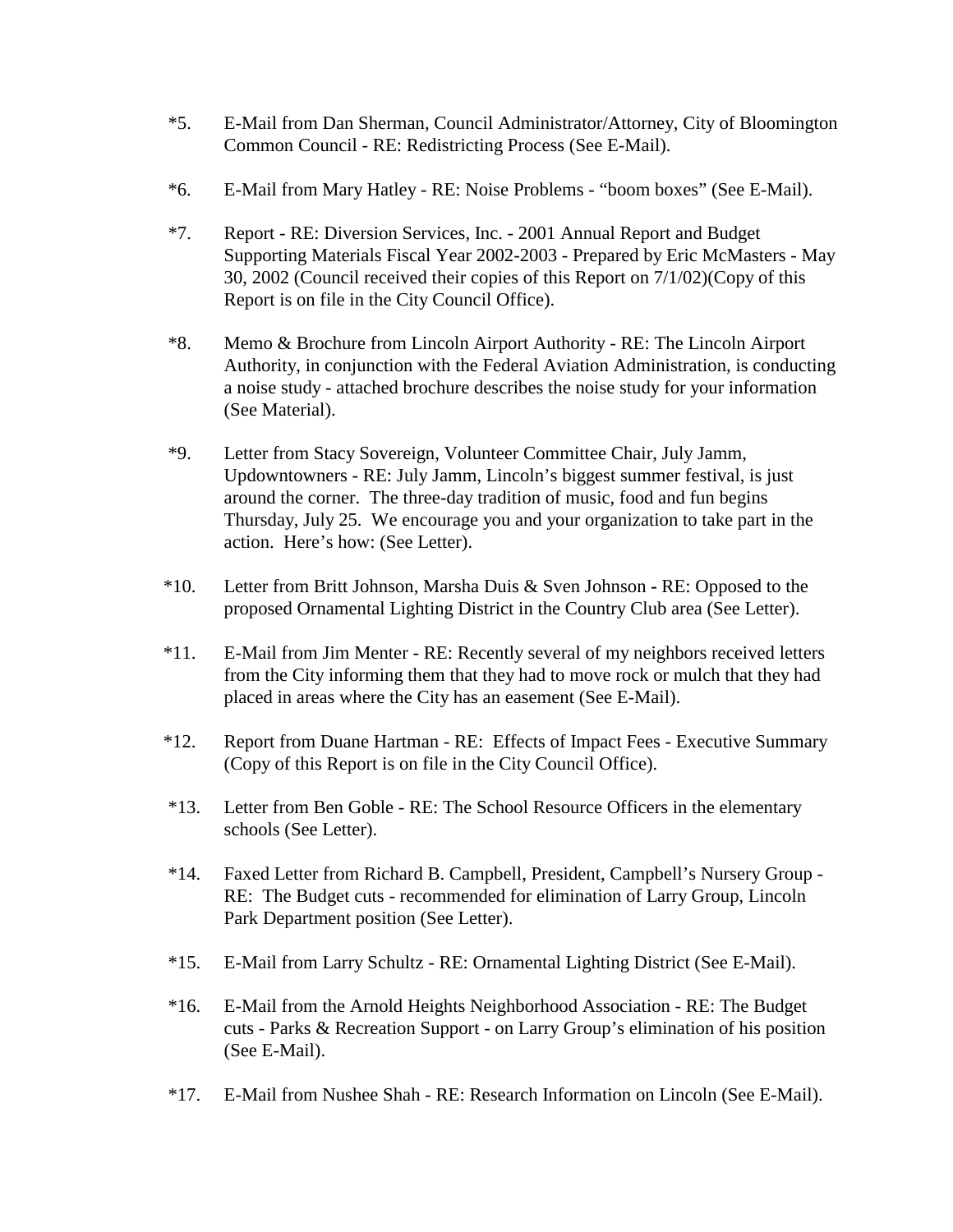- \*18. E-Mail from Ginny Burghart, Topeka City Council Office RE: Research Information on computer software program (See E-Mail).
- 19. Letter from Dean L. Clawson RE: Budget cuts Asking for your Support in keeping Larry Group on the Parks & Recreation payroll (See Letter).
- 20. Letter from The Arnold Heights Neighborhood Association RE: Budget cuts Would like to express our gratitude to Larry Group of the Parks & Recreation Department (See Letter).
- 21. Letter from Joan Creger RE: Writing to request that you support Mayor Wesely's plan to fund infrastructure growth in new developments by having the developers incorporate the costs into their development expenses (See Letter).
- 22. E-Mail from Mabel Stamler RE: Larry Group's possible forced early retirement (See Letter).
- 23. E-Mail from Rick Windle RE: Lighting District (See E-Mail).
- 24. E-Mail from Merle Jantz, Mt. Lebanon, PA- RE: Comprehensive Plan Internal Communications (See E-Mail).
- 25. E-Mail from Barry Cook RE: Rivers GreenRiver, Wyoming and are trying to develop some rules and regulations for safety (See E-Mail).
- 26. E-Mail from Nusheen Shah RE: Requesting some research information (See E-Mail).
- 27. E-Mail from Julie Dwyer, Director, CHARACTER COUNTS! Coalition, Coordinator, American Character Week - RE: American Character Week, September 6-14 (See E-Mail).
- 28. E-Mail from Larry Paine, City Administrator, City of Baldwin City, KS RE: Open Space management (See E-Mail).
- 29. E-Mail from William & Sharon Gewain RE: Protesting Alltel's attempt to expand their existing parking lot and pointing out our displeasure in Alltel using this site as a training facility (See E-Mail).
- 30. E-Mail from Ray Whitener RE: Low Income Housing (See E-Mail).
- 31. E-Mail from Debi Martin, Executive Asst. to the City Council, Oklahoma City, OK - RE: Event fees (See E-Mail).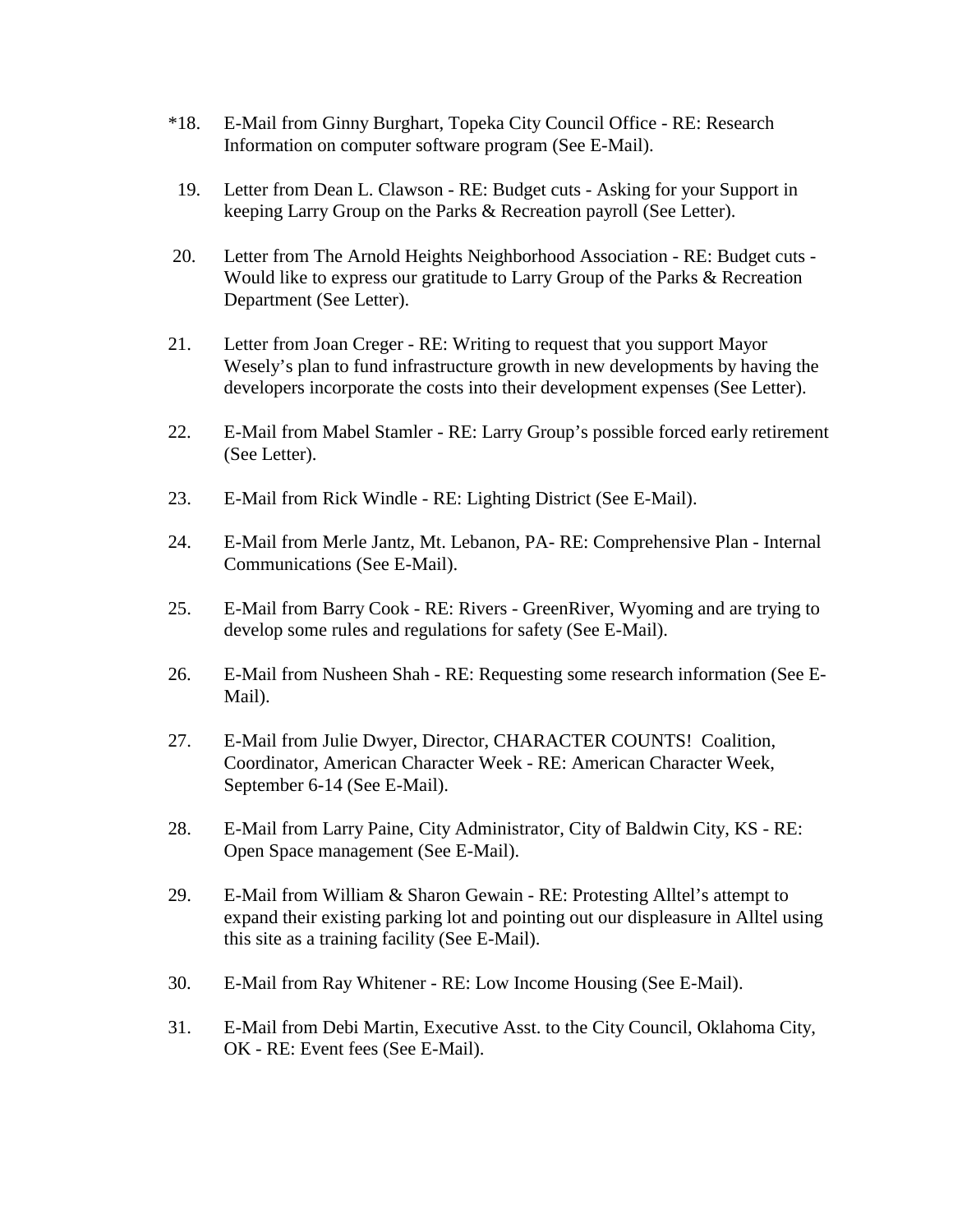- 32. E-Mail from Debi Martin, Executive Asst. to the City Council, Oklahoma City, OK - RE: Transporting an Open container (See E-Mail).
- 33. E-Mail from Jan Lehmkuhl RE: They live next to an area that is in the beginning stages of development for additional housing - They are not opposed to that development, but they are opposed to the methods currently being used to divert spring water and rainwater from the land being developed (See E-Mail).
- 34. E-Mail from Nancy E. Jones, Administrative Assistant, Municipality of Penn Hills - RE: RFP's - Telecommunications (See E-Mail).
- 35. Faxed Letter from Steve Larrick, South Salt Creek Community Organization RE: Larry Group's position (from Parks & Recreation Department) is being considered for elimination in the upcoming City Budget cuts (See Letter).
- 36. E-Mail from Kathy Stugmyer RE: Tax Increment Financing (See E-Mail).
- 37. E-Mail from Charles B. Strome, III, Acting City Manager, City of New Rochelle, New York - RE: Bagging of Leaves (See E-Mail).
- 38. Memo from John Wood, Executive Director, Lincoln Airport Authority RE: Small Community Air Service Development Program (See Memo).
- 39. Letter from Terry L. Bundy, P.E., Administrator and CEO, LES RE: As you have been aware, LES has been able to defer a rate increase for several years while recognizing that a rate increase in the near future was inevitable. We can no longer continue to defer a rate increase and will, therefore, be pursuing a system average rate increase of 6 percent, effective with electric bills rendered on and after January 1, 2003, subject to approval by the LES Administrative Board and the Lincoln City Council (See Letter).
- 40. E-Mail from Duane L. Hartman, President, Hartland Homes, Inc. RE: Impact fees effect on affordable housing (See E-Mail).
- 41. Letter from Walter Hutchison RE: Received a letter dated July 1, 2002 from Greg Topil of Public Works directing me to remove river rock that I had placed between my sidewalk and the street (See Letter).
- 42. Letter from Rocky C. Weber, Crosby Guenzel LLP, Attorney At Law RE: Special Permit No. 1164A (See Letter).
- 43. Letter from John Tavlin, Attorney At Law RE: Snow Removal Ordinance (See Letter).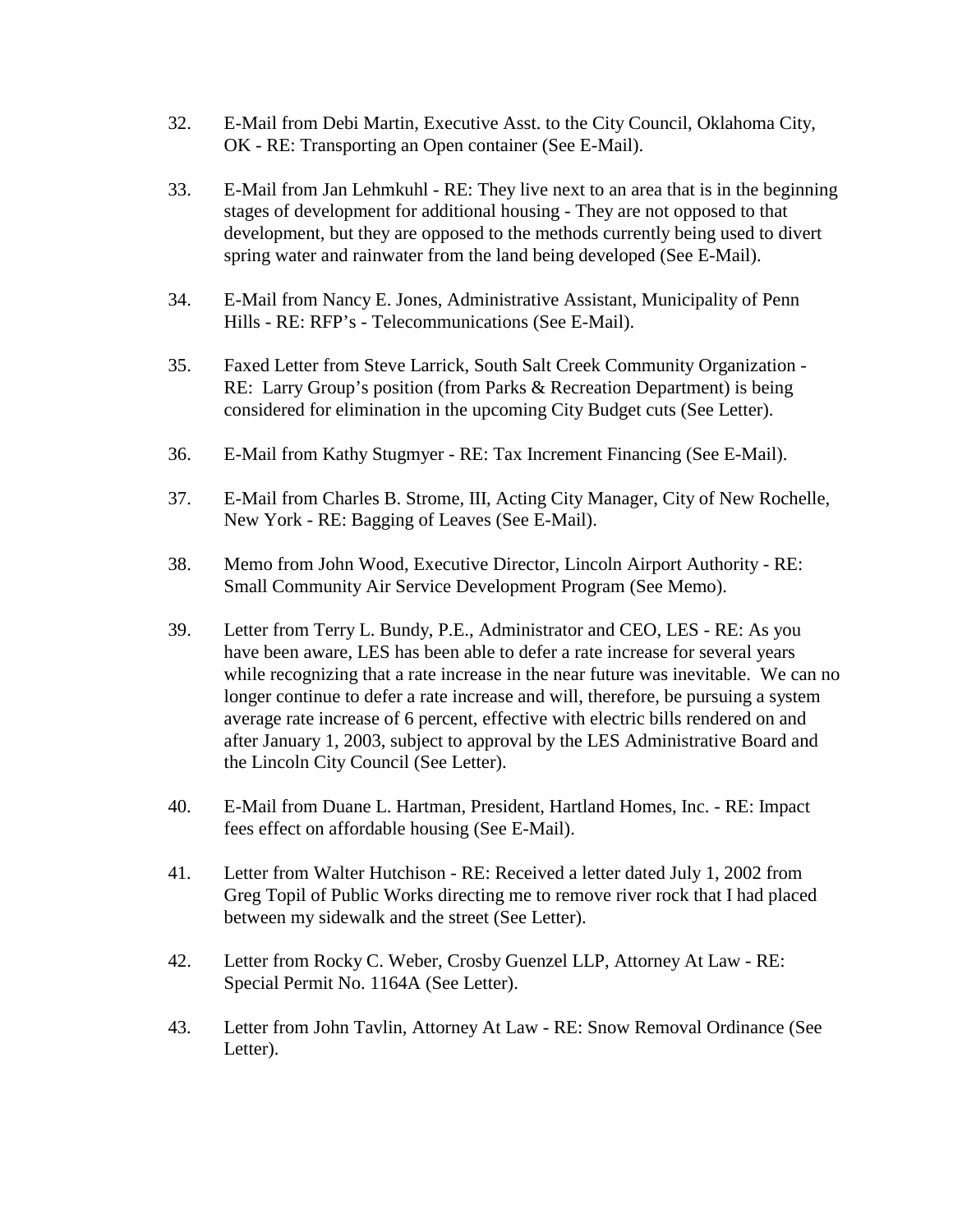# **IV. DIRECTORS**

# **V. CITY COUNCIL MEMBERS**

# **VI. ADJOURNMENT**

# **\*HELD OVER FROM JULY 8, 2002.**

da071502/tjg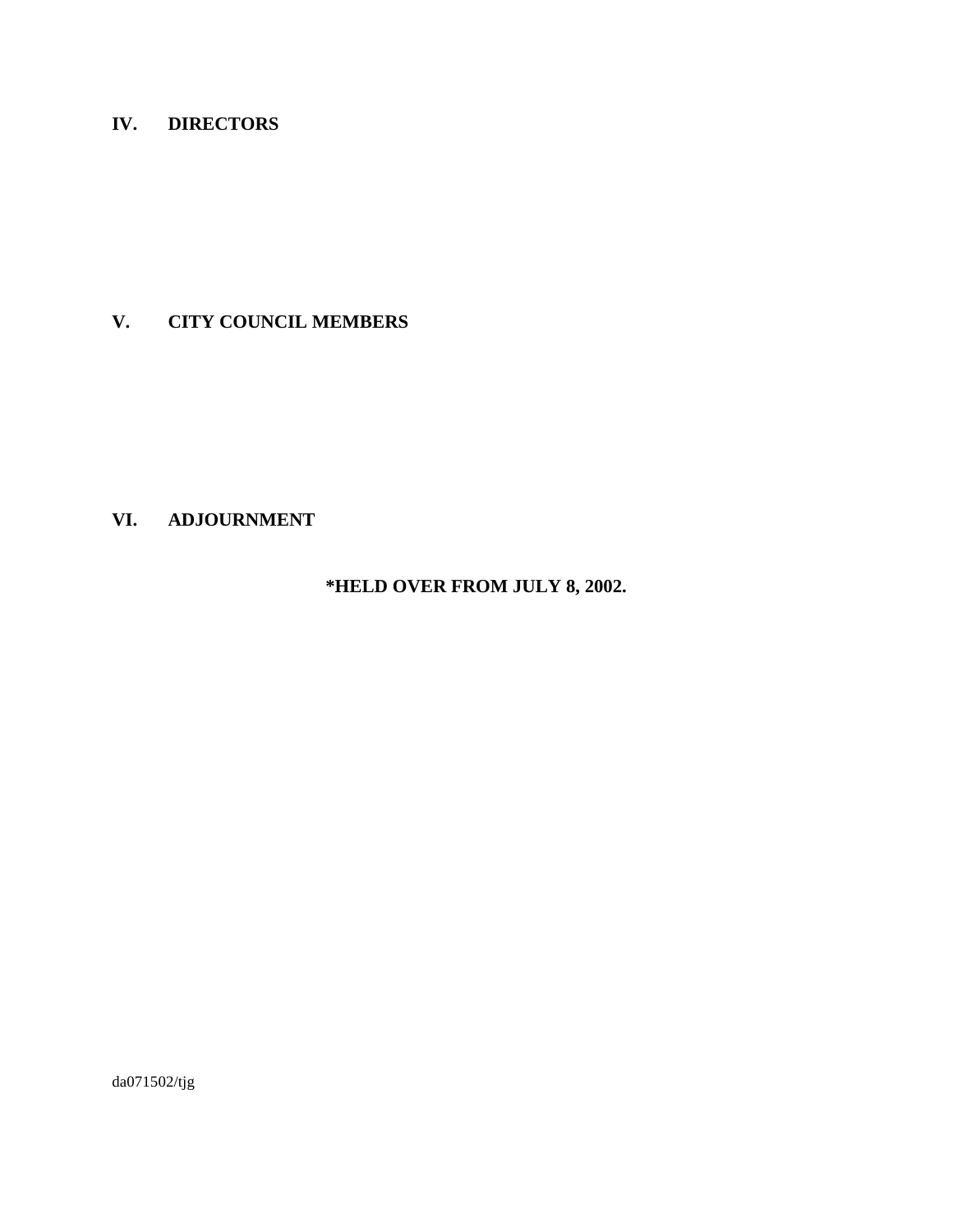# **DIRECTOR'S MEETING MINUTES MONDAY, JULY 15, 2002 CONFERENCE ROOM 113**

**Council Members Present:** Jonathan Cook, Chair**;** Jon Camp, Vice-Chair; Coleen Seng, Ken Svoboda, Annette McRoy, Terry Werner.

**Council Member Absent:** Glenn Friendt.

**Others Present:** Mayor Don Wesely, Mark Bowen, Lin Quenzer, Ann Harrell, Darl Naumann, Mayor's Office; City Clerk, Joan Ross; Dana Roper, City Attorney; Directors and Department Heads; Darrell Podany, Aide to Council Members Camp, Friendt, & Svoboda; Tammy Grammer, City Council Staff and Nate Jenkins, Lincoln Journal Star Representative.

## **I. MAYOR**

Mr. Cook stated that there's an announcement, so they will start with the announcement from the Mayor. Mayor Don Wesely stated to Council that about every week now they have talked about water and typically they've talked about the quantity problem that they've had on it, but that has now translated into a quality problem in Northwest Lincoln and Arnold Heights. Mayor Wesely stated that they were first alerted to a problem sometime on Sunday and they have been monitoring it and they feel that they need to let the public know that they're on top of it. Mayor Wesely stated that they are concerned about it and they want to share the facts that they know at this time and so he will have Steve Masters and Scott Holmes go over it for them and then they will step outside in the hallway and answer any questions for the media to help them inform the public about the circumstances of where they are at on it. Discussion continued with Steve Masters and Scott Holmes on this issues with comments and questions from the Council. (Copy of the News Release is on file in the City Council Office - RE: 'Coliform Found In Water In Northwest Lincoln-Affected residents asked to boil water or use bottled water as precaution.) [Regular water sampling has revealed a coliform bacteria count in the northwest area of Lincoln. There are no immediate health concerns, but as a precaution, the City advises those in the affected area who have infants or health problems to boil their drinking water or use bottled water until further notice. Affected is a square mile area from Northwest  $48<sup>th</sup>$  Street west to Northwest  $57<sup>th</sup>$  and from Superior Street south to Thatcher.]

Mayor Don Wesely asked Council if he could take one more second, since they're talking about Arnold Heights and indicated that he would like to ask Chief Casady to come forward and show them the picture. Mayor Wesely stated to Council that they had a shooting over the weekend and it was reported today that the gentleman had a beebe gun, but he thinks after Chief Casady shows them the picture that they will see how difficult it would have been to know that it was a beebe gun. Chief Casady stated to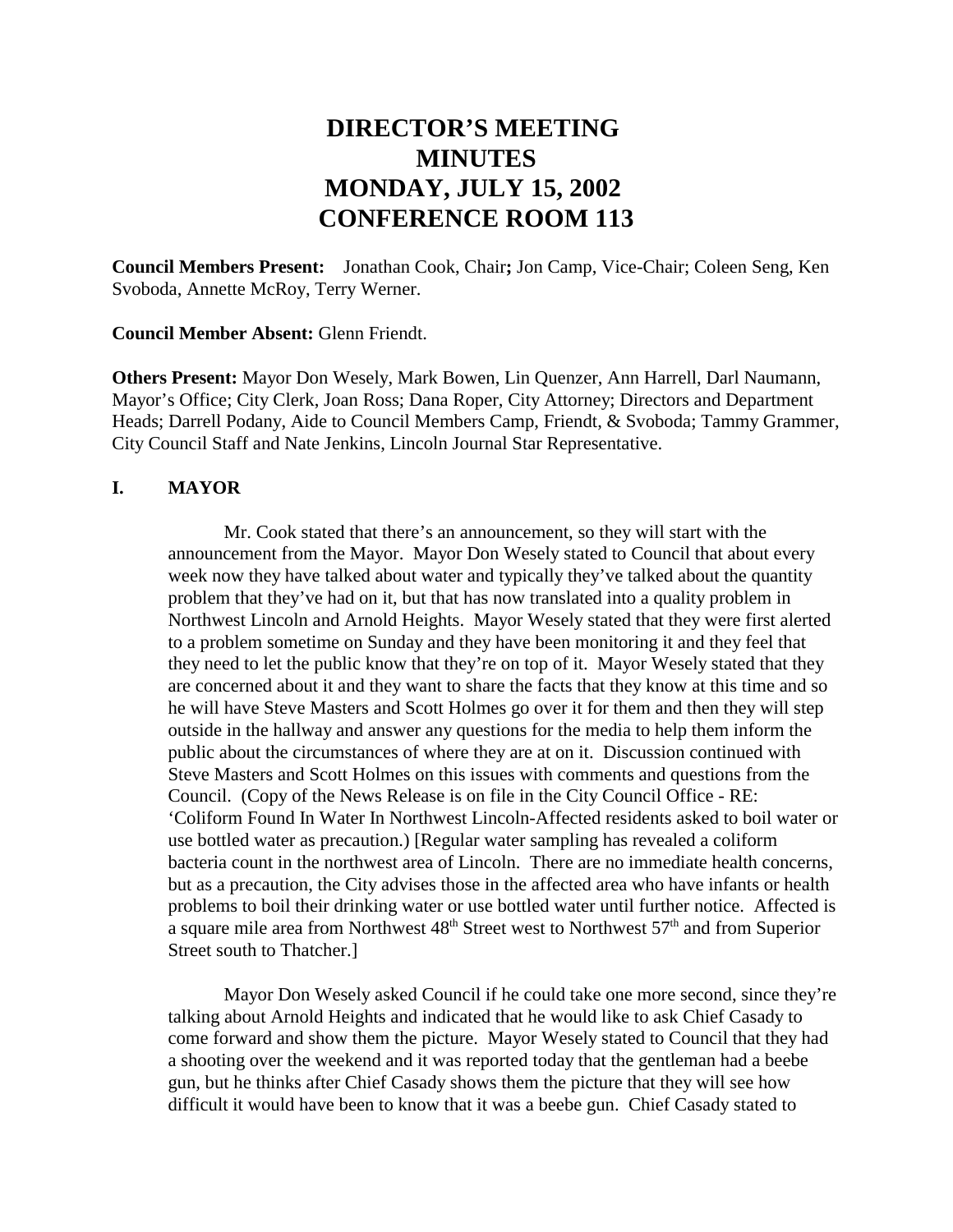Council that our victim in this case who was shot is a 41 year old man who was disabled that they were told. Chief Casady stated to Council that apparently, he owns both of the guns and he normally keeps them in his bedroom, which he lives in a small group home privately operated of 5 clients and he had been modest before about not taking them out of his bedroom and he did. Chief Casady stated to Council that he thinks they had 4 separate 911 calls reporting that a man with a gun was walking down Northwest  $48<sup>th</sup>$ Street and two officers arrived and confronted him, they told him 15 times to put the gun down which he probably was not understanding their commands. Chief Casady stated to Council that in fact on two occasions the exact words were put the gun down sir. Chief Casady stated to Council that the man was shot as he approached the officers when he changed directions and turned to walk toward the officers carrying of the guns and he was shot. Chief Casady stated to Council that one round was fired and he went down right away and dropped both of the guns. Chief Casady stated to Council that he's going to be okay and indicated that he has a broken leg as a result of the gun shot wound, but he will be fine. Mayor Wesely indicated to Council that he just thought seeing and understanding the circumstances that it is pretty understandable why they mistook them as guns.

Mr. Cook stated that as he understands it this will continue out in the hallway with questions regarding the announcement of the 'Coliform found in water in Northwest Lincoln'. Mayor Wesely 'thanked' Council.

- \*1. Response Letter from Mayor Wesely to Jon Camp RE: The FY2002-2003 Budget (Council received their copies on 7/1/02). — NO COMMENTS
- \*2. Response Letter from Mayor Wesely to Ken Svoboda RE: The FY2002-2003 Budget (Council received their copies on 7/1/02). — NO COMMENTS
- \*3. RELEASE RE: Antelope Valley Projects Tree Planting Marks Start Of Antelope Valley Project Construction. — NO COMMENTS
- \*4. NEWS ADVISORY RE: Mayor Wesely will have a news conference to discuss water usage and conservation at 10:00 a.m. on Friday, July  $5<sup>th</sup>$  & Mayor Wesely's schedule for July 4 includes: (See Release). — NO COMMENTS
- \*5. NEWS RELEASE RE: 14th Street To Close For Rhythm And Brews Festival. NO COMMENTS
- \*6. NEWS RELEASE RE: More Changes On East "O" Coming Monday. NO **COMMENTS**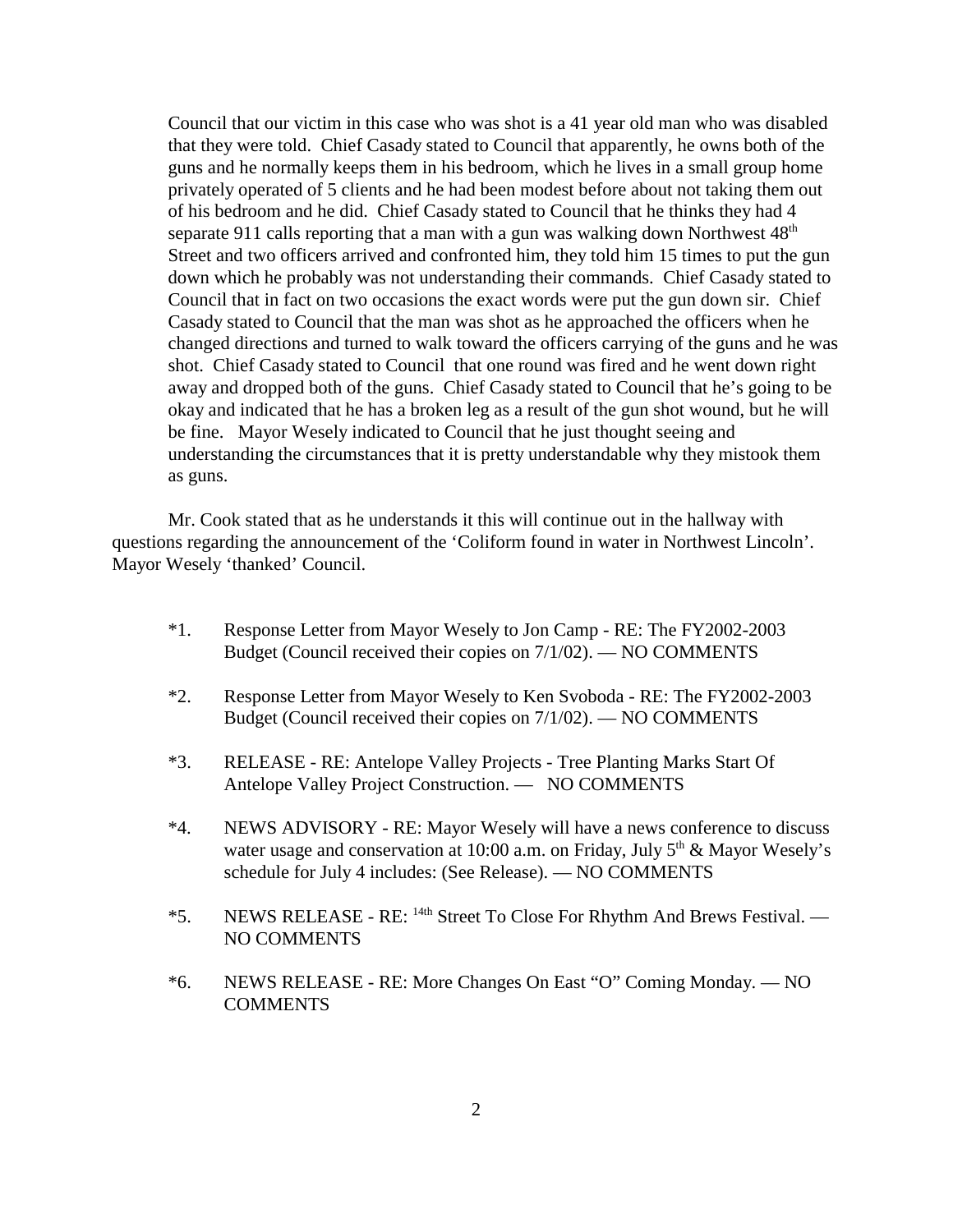- 7. NEWS RELEASE RE: Mayor Institutes Voluntary Odd-Even Watering Plan Parks & Recreation Department taking conservation measures. — NO **COMMENTS**
- 8. NEWS ADVISORY RE: Mayor Don Wesely and Fire Chief Mike Spadt will discuss a proposed bond issue for the Fire Department at a news conference at 2:00 p.m. on July  $8<sup>th</sup>$  (Council received their copies of this release on 7/8/02). — NO COMMENTS
- 9. NEWS RELEASE RE: Mayor Discusses Bond Issue For Fire Department (Council received their copies of this release on 7/8/02). — NO COMMENTS
- 10. Response Letter from Mayor Don Wesely to Patti Barber RE: Her June 17, 2002 letter explaining that you believe the Community may have let down your child. — NO COMMENTS
- 11. NEWS RELEASE RE: Water Main Break Results In "O" Street Lane Closures. — NO COMMENTS
- 12. NEWS RELEASE RE: Voluntary Water Restrictions Still In Effect. NO **COMMENTS**
- 13. NEWS RELEASE RE: Pedestrian Connector To Be Dedicated With Lighting Ceremony Saturday. — NO COMMENTS
- 14. NEWS ADVISORY RE: Mayor Don Wesely will have a news conference on Friday, July  $12<sup>th</sup>$  at 9:00 a.m. — NO COMMENTS

### **II. CITY CLERK**

City Clerk Joan Ross stated to Council that on their Agenda today on page 2, she just wanted to point out to them with regard to the North  $27<sup>th</sup>$  Street Business Improvement District that she did distribute to each of them a letter from Scott Franz who is opposed to the district and he will not be able to attend the meeting this afternoon. City Clerk Joan Ross stated to Council that Mr. Franz stopped by their office this morning and so she made copies of the letter for all of them. Mr. Cook stated to City Clerk Joan Ross is there any difference between an official protest and just a letter saying that they don't like it and commented that at this point it is just information for them, right. City Clerk Joan Ross stated to Mr. Cook 'right'.

City Clerk Joan Ross stated to Council that she doesn't think there is anything else on the Agenda that they need to be advised about unless they have some questions on it.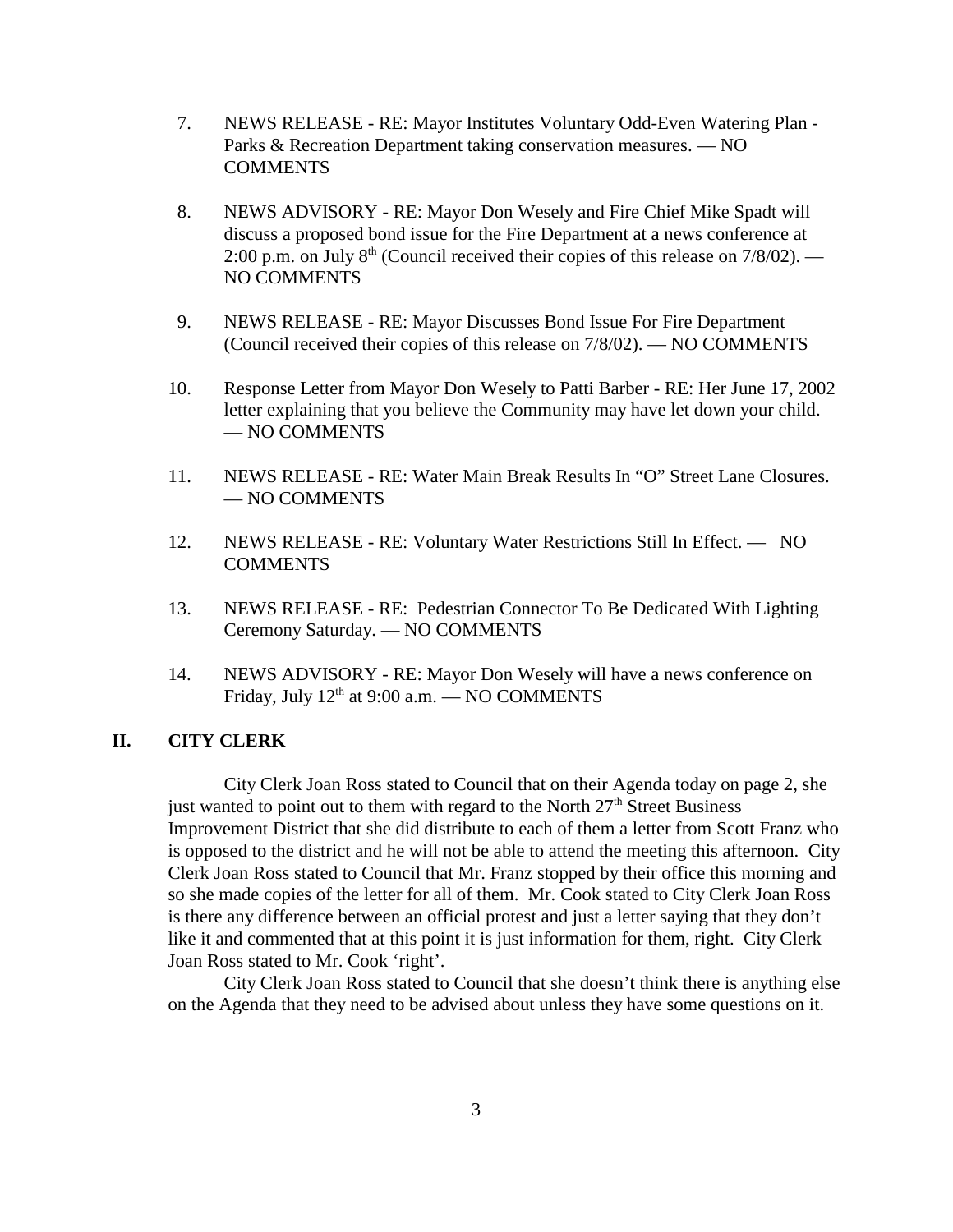Mr. Cook stated to City Clerk Joan Ross that he has a question about the on-line Agenda, he noticed on a couple of different weeks that the items on  $1<sup>st</sup>$  Reading for the Ordinances and Resolutions have no links. So, they can't get the material, but it may show up the next week and he thinks the value of this is that they get it a week ahead of time because that's why they have the  $1<sup>st</sup>$  Reading. Mr. Cook stated that it use to be constantly available and he's just wondering if there has been some changes. City Clerk Joan Ross stated to Mr. Cook that she will have to check into it because they don't do that part of it, but she will certainly follow up on it for him. Mr. Cook stated to City Clerk Joan Ross okay and 'thanked' her.

- \*1. Material brought over to City Council Office by City Clerk Joan Ross from Marc Wullschleger, Urban Development Director - RE: Resolution of Intention to Create a Business Improvement District on North  $27<sup>th</sup>$  Street, passed by Lincoln City Council on June 3,  $2002 - (02-105)$  (Copy of this Material is on file in the City Council Office). — NO COMMENTS
- 2. Memo from City Clerk Joan Ross to Annette McRoy RE: Attached is an E-Mail message from Gretta Salerno lodging a complaint against Hooter's Restaurant regarding an outdoor SDL event held June 29, 2002 (per Annette). — Ms. McRoy stated to Council that she just wanted to add this to the Director's Agenda for their reference because she did get several E-Mail's regarding "Hooter's" SDL and so this memo is a FYI for them. Ms. Seng asked City Clerk Joan Ross if she could try to help them remember this for the next time. City Clerk Joan Ross stated to Ms. Seng 'yes', she will.

#### **III. CORRESPONDENCE**

## **A. COUNCIL REQUESTS**

#### **ANNETTE McROY**

- 1. OUTSTANDING Request to Library Department RE: Kids using the Internet at the libraries (RFI#111 - 5/30/02). — NO COMMENTS
- 2. OUTSTANDING Request to County Commissioners RE: Promoting Lincoln (RFI#112 - 6/03/02). — NO COMMENTS
- 3. OUTSTANDING Request to Health Department/PRT Team RE: Junk problem at 225 NW 22nd Street (RFI#113 - 6/6/02). — **1.) SEE RESPONSE FROM BRUCE DART, HEALTH DIRECTOR RECEIVED ON RFI#113 - 7/3/02. —** NO COMMENTS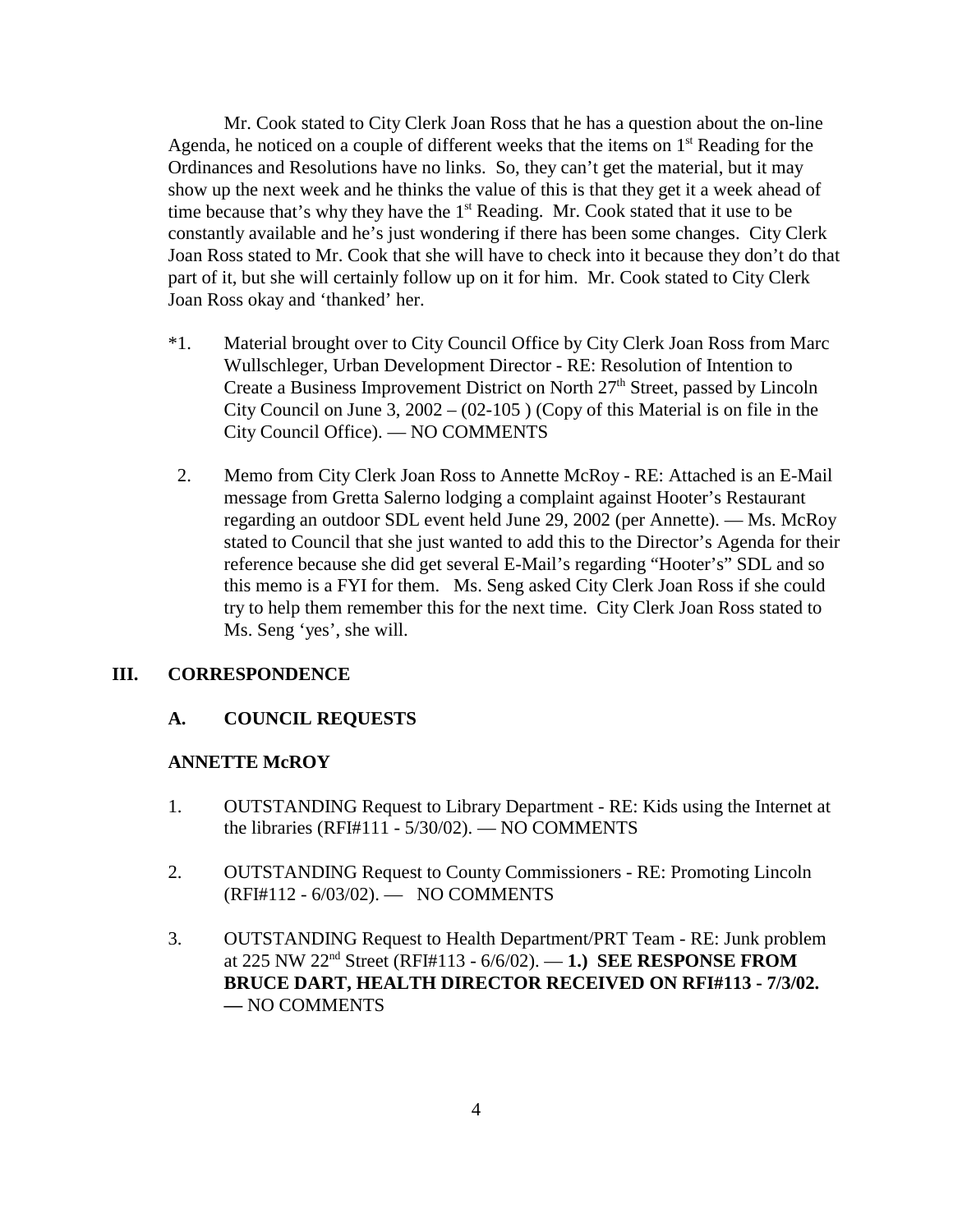- 4. Request to Law Department/Public Works & Utilities Department RE: City Ordinance-to remove rock or mulch that they had placed in areas where the City has an easement (RFI#116 - 7/3/02). — NO COMMENTS
- 5. Request to Building & Safety Department RE: Can you do an inspection of the address 208 NW 20<sup>th</sup> Street-excessive weeds  $\&$  junk laying around (RFI#117 -7/8/02). — NO COMMENTS

# **TERRY WERNER**

- 1. OUTSTANDING Request to Lynn Johnson, Parks & Recreation Director RE: Bike Path (RFI#60 - 5/22/02). — NO COMMENTS
- 2. OUTSTANDING Request to Ann Harrell, Mayor's Office RE: Employees/ Consultants (RFI#63 - 6/6/02). — NO COMMENTS
- 3. Request to Steve Henrichsen, Planning Department RE: Impact Fees (RFI#66 7/2/02). — NO COMMENTS

## **JON CAMP**

1. OUTSTANDING Request to Fire Chief Mike Spadt - RE: Fire Department restructuring (RFI#76 - 6/21/02). — **1.) SEE RESPONSE FROM FIRE CHIEF MIKE SPADT RECEIVED ON RFI#76 - 7/11/02**. — NO COMMENTS

## **COLEEN SENG**

1. Request to Public Works & Utilities Department/Planning Department - RE: The property close to  $84<sup>th</sup>$  Street between Adams & Leighton - mowing, etc. (RFI#902) - 6/24/02). — **1.) SEE RESPONSE FROM A.F. EDWARDS, PUBLIC WORKS & UTILITIES DEPARTMENT RECEIVED ON RFI#902 - 7/3/02 — 2.) SEE RESPONSE FROM RAY HILL, PLANNING DEPARTMENT RECEIVED ON RFI#902 - 7/8/02 — 2.) SEE RESPONSE FROM DENNIS BARTELS, PUBLIC WORKS & UTILITIES DEPARTMENT RECEIVED ON RFI#902 - 7/11/02. —** Ms. Seng stated to Lin Quenzer that she got a call about this matter. Lin Quenzer stated to Ms. Seng that she is getting in touch with the Planning Department to check on it and indicated that they did get a letter off to those stating that the drainage ditch is probably the responsibility of the City and she believes that's the area that is in question, so she needs to meet with the Public Works & Utilities Department and the Planning Department. Ms. Seng indicated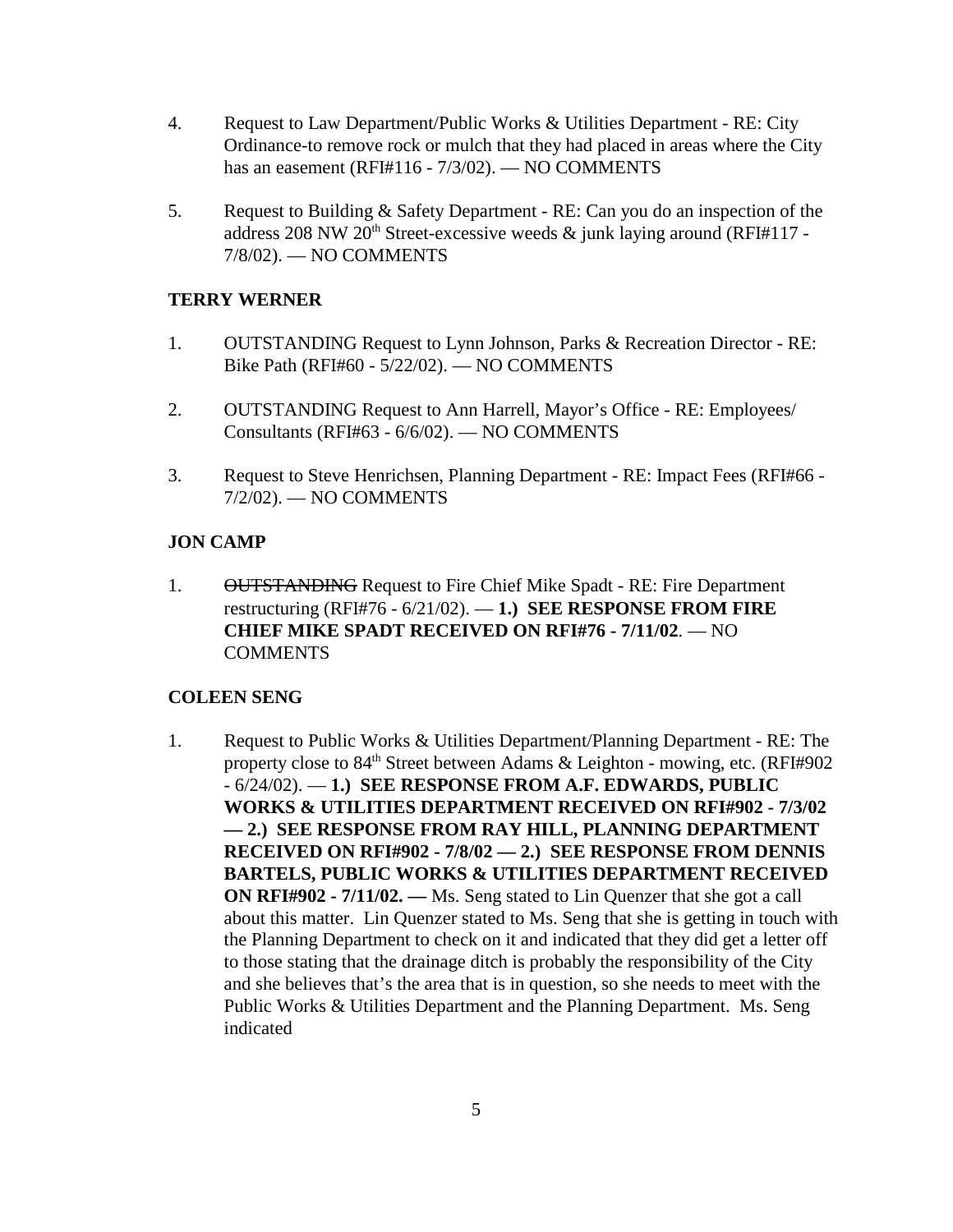to Ms. Quenzer that's in direct opposition to what somebody had sent out in a letter, which she thinks was from the Public Works & Utilities Department. Ms. Quenzer indicated to Ms. Seng that they actually said that the drainage ditch probably would be their responsibility and she is trying to get it cleared up now between the two departments. Ms. Seng stated that they have gotten two or three different responses, so they really need to get it cleared up. Ms. Quenzer noted to Ms. Seng that this is in Regent Heights  $6<sup>th</sup>$  Addition, not in Northern Lights. Ms. Seng stated to Ms. Quenzer that they all got weed notices. Ms. Quenzer stated to Ms. Seng that she received an E-Mail from Russ Shultz concerning some of the enforcement issues on 84<sup>th</sup> Street on both the east and west sides of the street, but primarily she thinks it is south of South Street. Ms. Quenzer stated to Ms. Seng that they will be discussing both of these issues when they get together later today. Lynn Johnson stated that he spoke with the woman who he thinks lives in Northern Lights about their issue from last week and told her that the area that's adjacent to them isn't out-law that it is still held by the developer. But, eventually it will transfer to the City and suggested that if she continues to get the weed notices to send those to them and they will work on getting it cleared up. Ms. Seng indicated to Mr. Johnson that's a different answer then what went out to them in the letter from the Public Works & Utilities Department. Nicole Fleck-Tooze indicated to Ms. Seng that she thinks the one Lin [Quenzer] is talking about is to the north of that. Mr. Johnson indicated to Ms. Seng that this one seems to be to the south. Ms. Quenzer stated to Ms. Seng that there are two of them. Ms. Seng stated to Ms. Quenzer okay.

2. Request to Public Works & Utilities Department - RE: The handicap curb cut at 49th & St. Paul (RFI#903 - 7/3/02). — NO COMMENTS

#### **JONATHAN COOK**

1. Request to Dana Roper, City Law Department - RE: Sidewalk out to curb (RFI#75 - 7/8/02). — NO COMMENTS

#### **B. DIRECTORS AND DEPARTMENT HEADS**

#### **BUDGET**

- 1. Inter-Department Communication from Jan Bolin RE: Council Request For Information - During the Council Meeting with the Finance Department on July 8, 2002, there were two requests for information made. — NO COMMENTS
- 2. Material from Jan Bolin RE: Mayor's Budget Resolution (Copy of this Material is on file in the City Council Office). — NO COMMENTS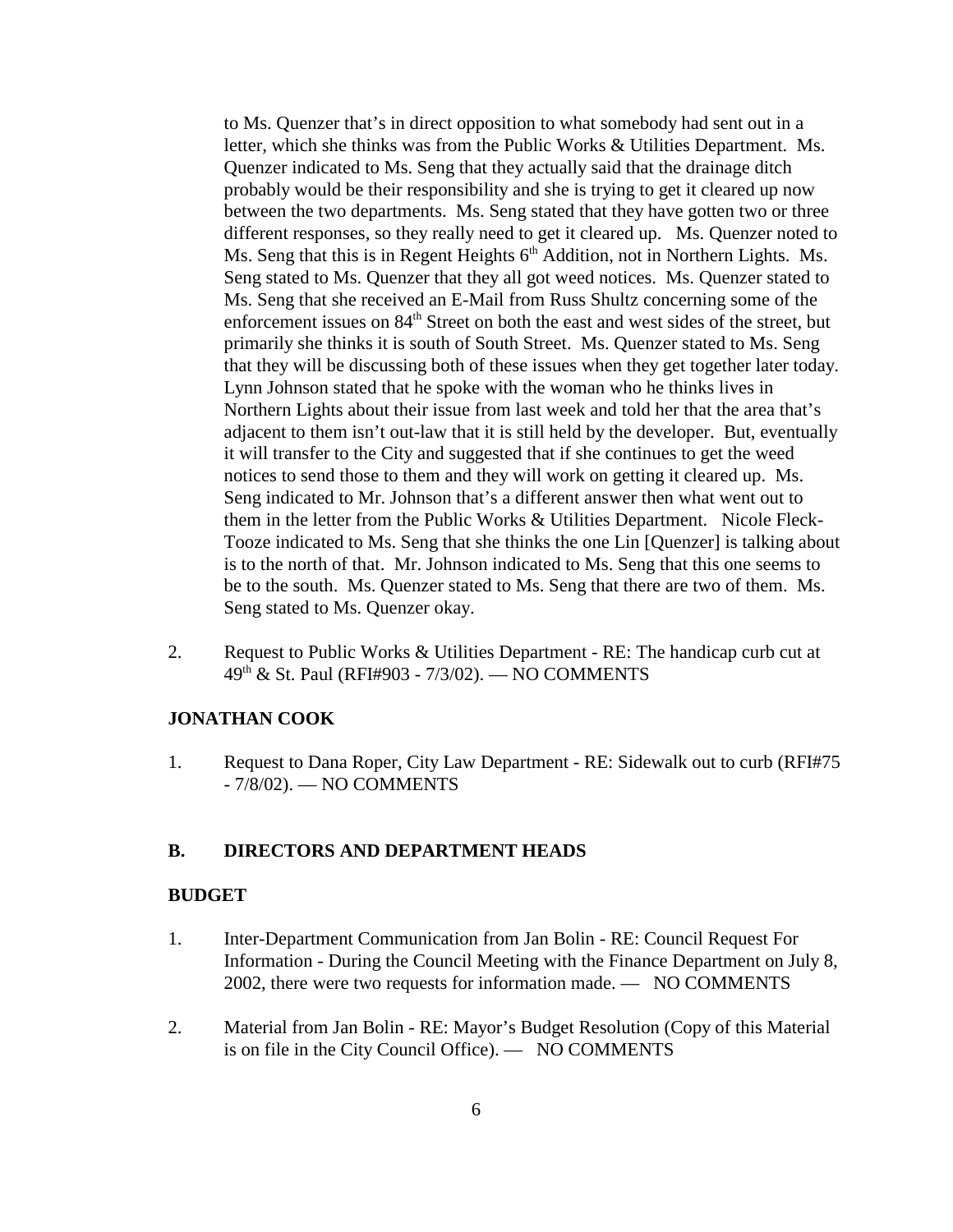3. Material from Jan Bolin - RE: Council Request For Information - Per City Council Members request (through Darrell Podany) attached are schedules detailing the average cost per FTE by department for the Mayor's Recommended Budget 2002-03. — NO COMMENTS

## **FINANCE/BUDGET**

1. Inter-Department Communication from Steve Hubka to Ken Svoboda - RE: General Expense questions. — NO COMMENTS

#### **FINANCE/CITY TREASURER**

- \*1. Material from Don Herz, Finance Director & Joel L. Wittrock, Asst. City Treasurer - RE: Resolution & Finance Department Treasurer Of Lincoln, Nebraska - Investments Purchased Between June 24 and June 28, 2002. — NO **COMMENTS**
- 2. Material from Don Herz, Finance Director & Joel L. Wittrock, Asst. City Treasurer - RE: Resolution & Finance Department Treasurer Of Lincoln, Nebraska - Investments Purchased Between July 1 and July 5, 2002. — NO COMMENTS

## **HEALTH DEPARTMENT**

- \*1. NEWS RELEASE RE: Sentinel Chickens Indicators Of West Nile Virus Dead Birds and Sentinel Chickens Infected with West Nile Virus Being Tested by Health Officials. — NO COMMENTS
- 2. NEWS RELEASE RE: Grill It Safely! Don't let a foodborne illness spoil your  $4<sup>th</sup>$  of July fun. — NO COMMENTS

## **PLANNING**

\*1. Annexation by Ordinance - Effective Date: July 9, 2002 - Ordinance No. 18014 - 17.89 Acres. — NO COMMENTS

## **PUBLIC WORKS & UTILITIES DEPARTMENT**

\*1. Response Letter from Roger Figard to Robert Stutheit - RE: Concerning the dust problem and lack of paving in West Adams Street west of Northwest 48<sup>th</sup> Street. — NO COMMENTS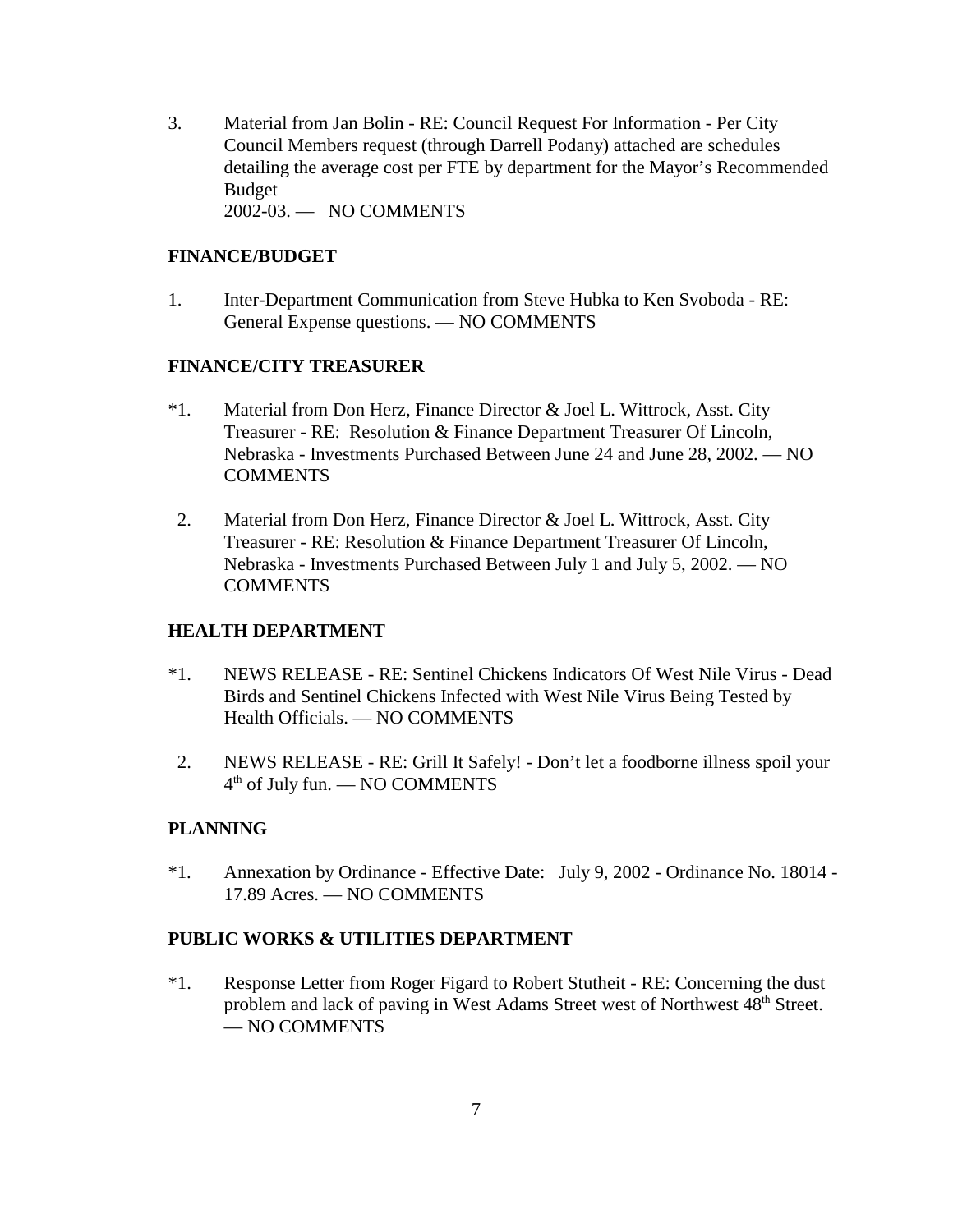- 2. Material from Allan Abbott RE: F.Y. 2002-03 Budget Highlights (Copy of this Material is on file in the City Council Office). — NO COMMENTS
- 3. Material & Maps RE: Lincoln Stormwater Basin Planning Project Sponsored by: the City of Lincoln and the Lower Platte South Natural Resources District. — NO COMMENTS

## **REAL ESTATE DIVISION**

- 1. InterOffice Memo from Clinton W. Thomas RE: Vacation of a portion of O'Hanlon Drive. — NO COMMENTS
- 2. InterOffice Memo from Clinton W. Thomas RE: Vacating a portion of Unnamed Street located south of Perkins Boulevard between South  $17<sup>th</sup>$  Street and Harrison Avenue. — NO COMMENTS

## **STARTRAN**

\*1. NEWS RELEASE - RE: StarTran Advisory Board will be holding a public hearing regarding the proposed deletion of the StarTran bus route #18, 48<sup>th</sup> Street Shuttle - Saturday, July  $13<sup>th</sup>$  at 10:30 a.m. at the Bennett Martin Library,  $4<sup>th</sup>$  Floor Auditorium. — NO COMMENTS

# **WEED CONTROL AUTHORITY**

1. Combined Weed Program - City Of Lincoln - June 2002 Monthly Report - Noxious Weed Control Authority. — NO COMMENTS

# **C. MISCELLANEOUS**

\*1. E-Mail from Jon Gathje with Responses from Joan Ray and Joan Ross to Carole Eddins, Urban Development Department - RE: After some discussions with a fellow student, they both thought it would be a fantastic idea to host an AIDS walk in Lincoln, so they are asking for some help on how to go about and do this. — Mr. Cook asked City Clerk Joan Ross if she has any additional information on handling the AIDS Walk and asked if this is something that they need to get a permit on and asked if this is all being taken care of by her. City Clerk Joan Ross stated to Mr. Cook that she will have to check to see if the application came in for it. City Clerk Joan Ross stated to Mr. Cook that if they stay on the sidewalk and obey the traffic that they probably will just have a simple application and permit; and they will not have a Police escort unless they've requested it. But, if they are wanting to use a sidewalk or a street exclusively that it gets a little bit more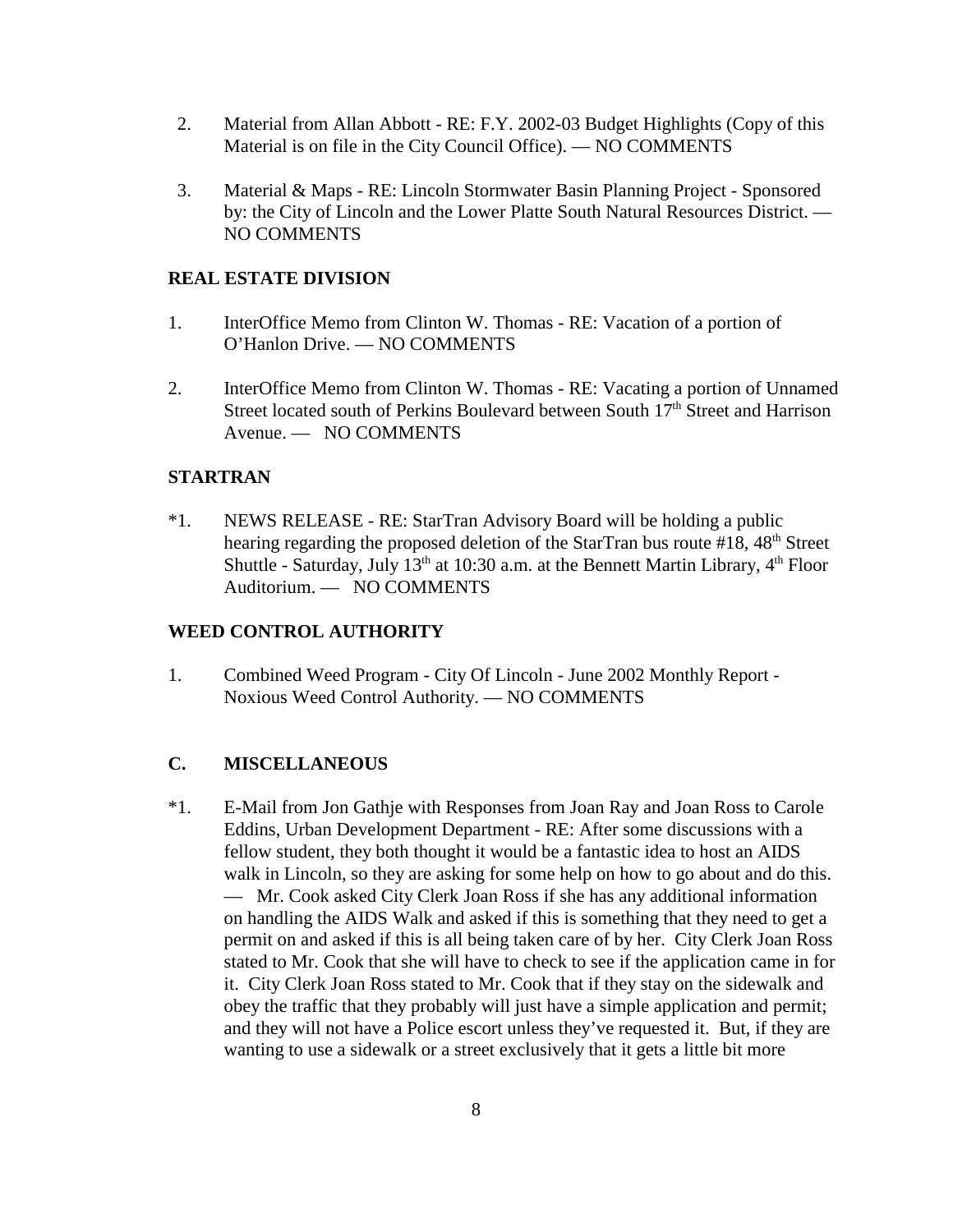involved with the permit process. City Clerk Joan Ross stated to Mr. Cook that they will have to kind of look and see what they are going to do. Mr. Cook stated to City Clerk Joan Ross okay.

- \*2. E-Mail from Stacy C. James RE: In Support of the Woodsdale Ornamental Lighting District. — NO COMMENTS
- \*3. 2 E-Mail's from Greg Moyer RE: Pledge Resolution. NO COMMENTS
- \*4. E-Mail from Karen Kerling, Administrative Analyst II, Common Council, Syracuse, NY - RE: Third Party Notification. — NO COMMENTS
- \*5. E-Mail from Dan Sherman, Council Administrator/Attorney, City of Bloomington Common Council - RE: Redistricting Process. ---- NO COMMENTS
- \*6. E-Mail from Mary Hatley RE: Noise Problems "boom boxes". NO **COMMENTS**
- \*7. Report RE: Diversion Services, Inc. 2001 Annual Report and Budget Supporting Materials Fiscal Year 2002-2003 - Prepared by Eric McMasters - May 30, 2002 (Council received their copies of this Report on 7/1/02)(Copy of this Report is on file in the City Council Office). — NO COMMENTS
- \*8. Memo & Brochure from Lincoln Airport Authority RE: The Lincoln Airport Authority, in conjunction with the Federal Aviation Administration, is conducting a noise study - attached brochure describes the noise study for your information. — NO COMMENTS
- \*9. Letter from Stacy Sovereign, Volunteer Committee Chair, July Jamm, Updowntowners - RE: July Jamm, Lincoln's biggest summer festival, is just around the corner. The three-day tradition of music, food and fun begins Thursday, July 25. We encourage you and your organization to take part in the action. Here's how: (See Letter). — NO COMMENTS
- \*10. Letter from Britt Johnson, Marsha Duis & Sven JohnsonRE: Opposed to the proposed Ornamental Lighting District in the Country Club area. — NO **COMMENTS**
- \*11. E-Mail from Jim Menter RE: Recently several of my neighbors received letters from the City informing them that they had to move rock or mulch that they had placed in areas where the City has an easement. — Mr. Cook stated that they are planning a meeting for July  $30<sup>th</sup>$  at the Irving Recreation Center to discuss river rock and plantings in the right-of-way and indicated that Lynn Johnson and Allan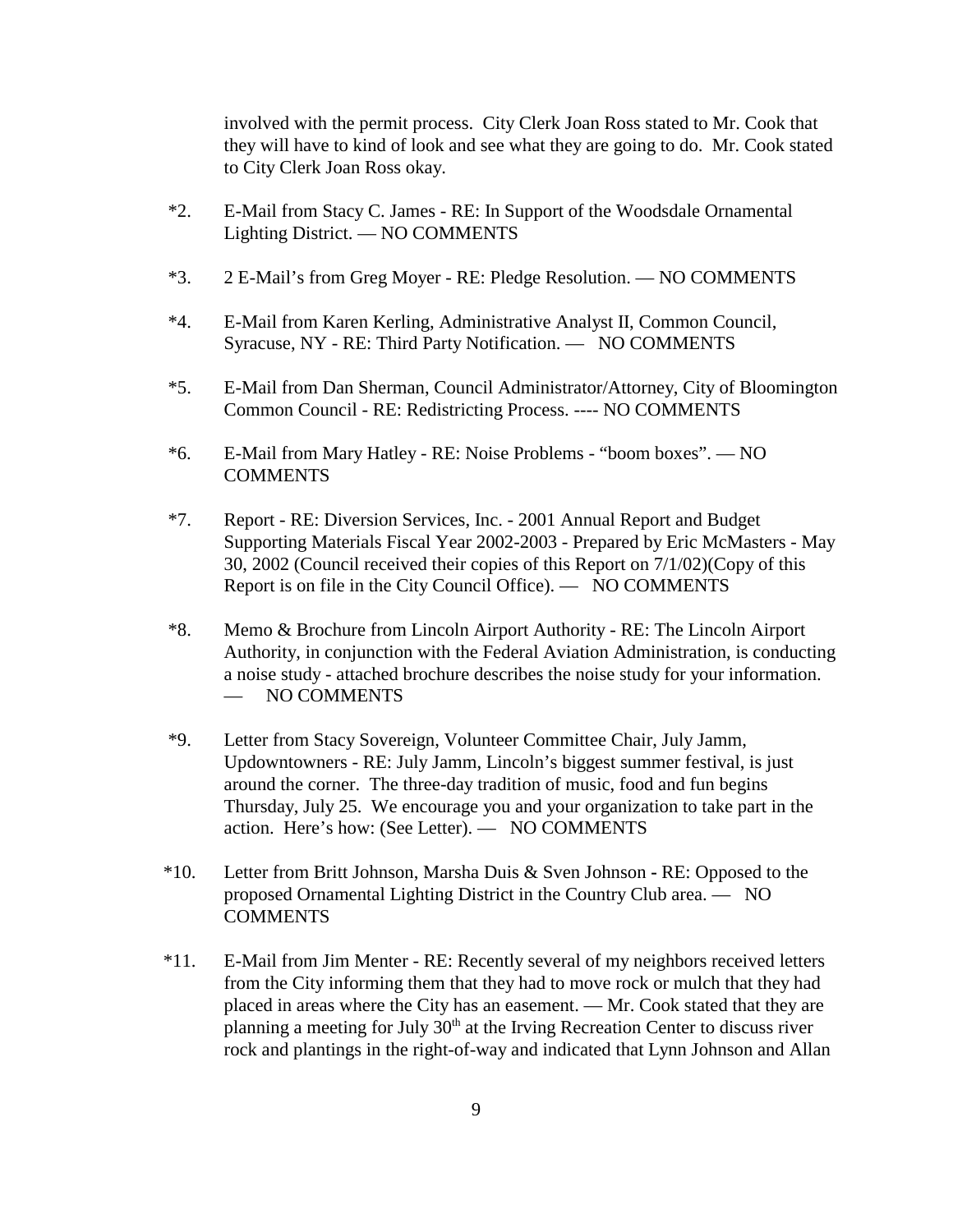Abbott will be at the meeting. Mr. Cook indicated that should be a very interesting discussion, so if they get letters or phone calls about this issue to tell them to come on over to the meeting. Lynn Johnson indicated to Council that they have meeting notices going out and noted that the meeting is jointly sponsored by the Public Works & Utilities Department, the Parks & Recreation Department, the Irvingdale Neighborhood Association and stated Jonathan [Cook] at this point, which he assumes that he wants his name on it. Mr. Johnson stated to Council that they will be sending the notices out to representatives of all the Neighborhood Associations and they will make sure that they get copies to the Council as well. Ms. Seng stated to Lynn Johnson the RFI (Request For Information) that she is sending through to the Public Works & Utilities Department today, if he would add her on the list. Mr. Johnson stated to Ms. Seng that he would be happy too.

- \*12. Report from Duane Hartman RE: Effects of Impact Fees Executive Summary (Copy of this Report is on file in the City Council Office). — NO COMMENTS
- \*13. Letter from Ben Goble RE: The School Resource Officers in the elementary schools. — NO COMMENTS
- \*14. Faxed Letter from Richard B. Campbell, President, Campbell's Nursery Group RE: The Budget cuts - recommended for elimination of Larry Group, Lincoln Park Department position. — NO COMMENTS
- \*15. E-Mail from Larry Schultz RE: Ornamental Lighting District. NO COMMENTS
- \*16. E-Mail from the Arnold Heights Neighborhood Association RE: The Budget cuts - Parks & Recreation Support - on Larry Group's elimination of his position. — NO COMMENTS
- \*17. E-Mail from Nushee Shah RE: Research Information on Lincoln. Mr. Cook stated that this is a question about downtown and he thought perhaps they could refer this E-Mail to DLA and he noticed that Item #26 is from apparently the same person just requesting some other information. So, he thought this person should be referred to their website because they will find a lot of information about Lincoln on it. Following discussion, Council decided to refer this E-Mail to DLA (Downtown Lincoln Association). Mr. Cook asked Tammy Grammer to send this E-Mail to DLA for them to respond to it. Ms. Grammer stated to Mr. Cook okay.
- \*18. E-Mail from Ginny Burghart, Topeka City Council Office RE: Research Information on computer software program. — NO COMMENTS
- 19. Letter from Dean L. Clawson RE: Budget cuts Asking for your Support in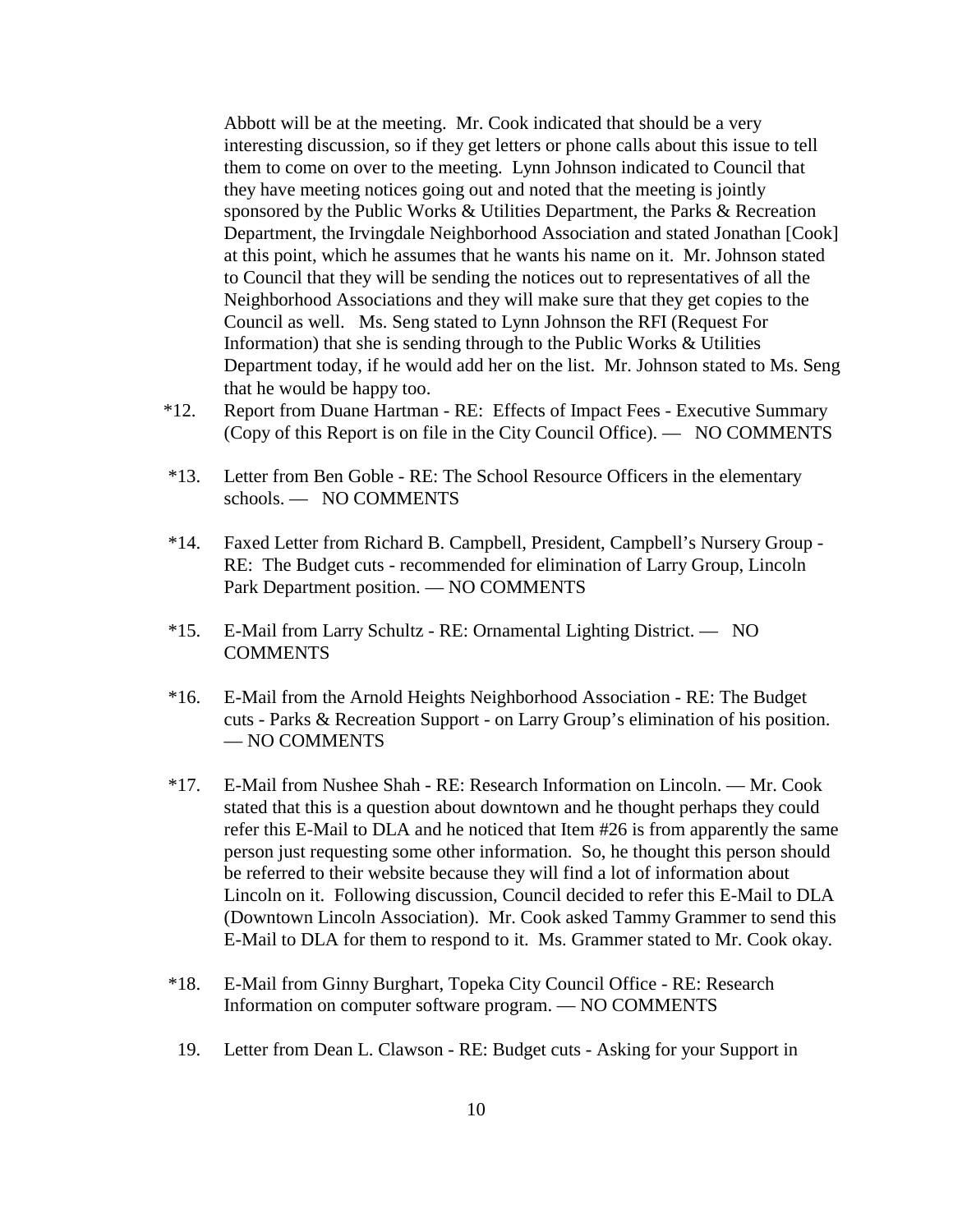keeping Larry Group on the Parks & Recreation payroll. — NO COMMENTS

- 20. Letter from The Arnold Heights Neighborhood Association RE: Budget cuts Would like to express our gratitude to Larry Group of the Parks & Recreation Department. — NO COMMENTS
- 21. Letter from Joan Creger RE: Writing to request that you support Mayor Wesely's plan to fund infrastructure growth in new developments by having the developers incorporate the costs into their development expenses. — NO **COMMENTS**
- 22. E-Mail from Mabel Stamler RE: Larry Group's possible forced early retirement. — NO COMMENTS
- 23. E-Mail from Rick Windle RE: Lighting District. NO COMMENTS
- 24. E-Mail from Merle Jantz, Mt. Lebanon, PA- RE: Comprehensive Plan Internal Communications. — NO COMMENTS
- 25. E-Mail from Barry Cook RE: Rivers GreenRiver, Wyoming and are trying to develop some rules and regulations for safety. — NO COMMENTS
- 26. E-Mail from Nusheen Shah RE: Requesting some research information. Mr. Cook mentioned this E-Mail earlier under "C. Miscellaneous -\*17". (See that discussion)
- 27. E-Mail from Julie Dwyer, Director, CHARACTER COUNTS! Coalition, Coordinator, American Character Week - RE: American Character Week, September 6-14. — NO COMMENTS
- 28. E-Mail from Larry Paine, City Administrator, City of Baldwin City, KS RE: Open Space management. — NO COMMENTS
- 29. E-Mail from William & Sharon Gewain RE: Protesting Alltel's attempt to expand their existing parking lot and pointing out our displeasure in Alltel using this site as a training facility. — Mr. Cook stated that he thinks this is one that he needs to respond to and indicated that Alltel is still trying to figure out what to do with their site.
- 30. E-Mail from Ray Whitener RE: Low Income Housing. NO COMMENTS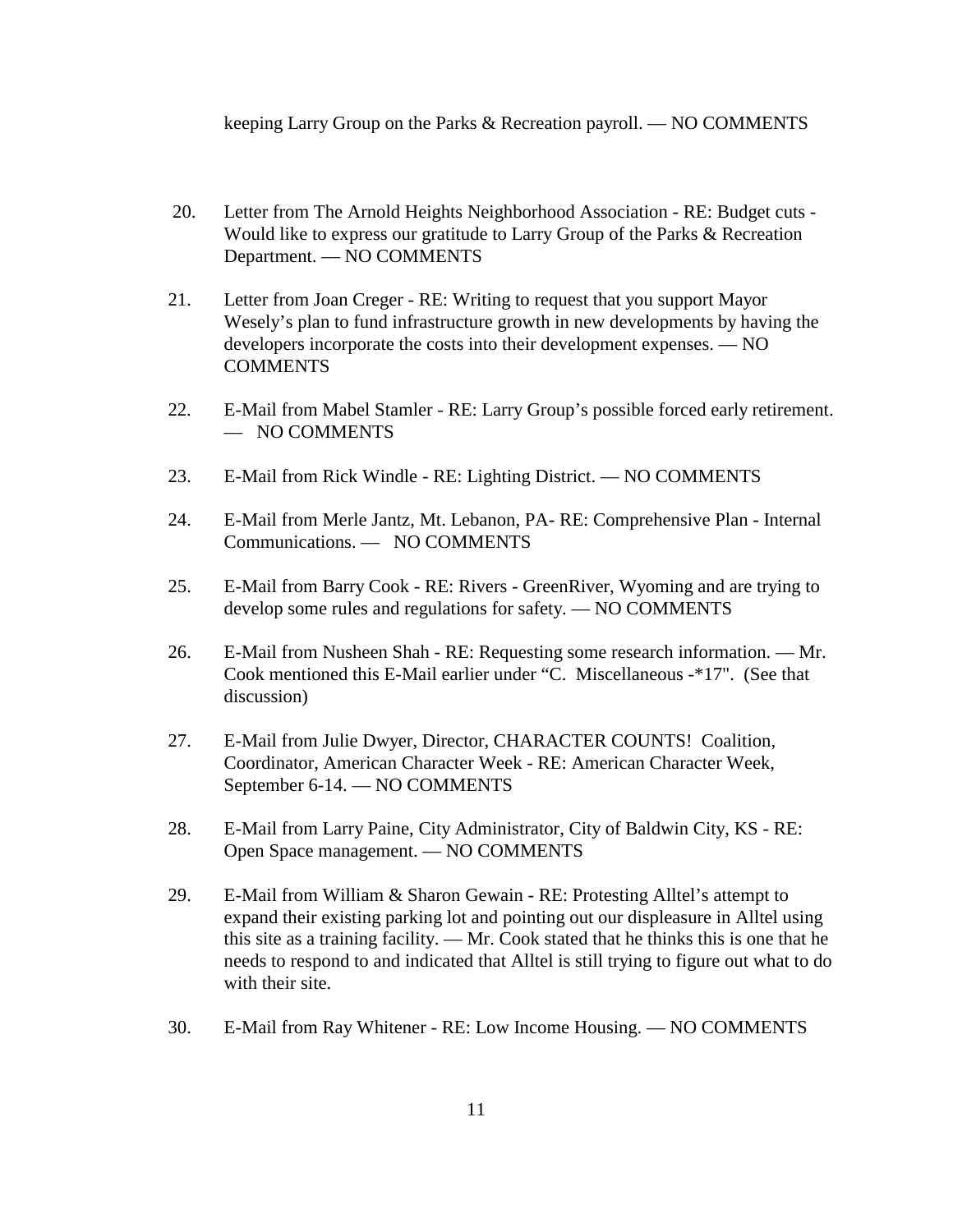- 31. E-Mail from Debi Martin, Executive Asst. to the City Council, Oklahoma City, OK - RE: Event fees. — NO COMMENTS
- 32. E-Mail from Debi Martin, Executive Asst. to the City Council, Oklahoma City, OK - RE: Transporting an Open container. — NO COMMENTS
- 33. E-Mail from Jan Lehmkuhl RE: They live next to an area that is in the beginning stages of development for additional housing - They are not opposed to that development, but they are opposed to the methods currently being used to divert spring water and rainwater from the land being developed. — Mr. Cook stated that he thinks may be the Building & Safety Department or the Public Works & Utilities Department needs to have this E-Mail and asked them if they have seen it yet. Nicole Fleck-Tooze stated to Mr. Cook that she saw it listed on the Director's Agenda, but she doesn't have a copy of it. Mr. Cook stated to Ms. Tooze that he will get her a copy of it. Ms. Tooze stated to Mr. Cook okay. Lin Quenzer stated to Mr. Cook that their office is also working on it. Mr. Cook stated to Ms. Quenzer 'oh' okay and asked her if she wants to coordinate with the Public Works & Utilities Department on it. Ms. Quenzer and Ms. Tooze stated to Mr. Cook that they will correspond with each other on it. Mr. Cook stated to Ms. Quenzer and Ms. Tooze okay and 'thanked' them.
- 34. E-Mail from Nancy E. Jones, Administrative Assistant, Municipality of Penn Hills - RE: RFP's - Telecommunications. — NO COMMENTS
- 35. Faxed Letter from Steve Larrick, South Salt Creek Community Organization RE: Larry Group's position (from Parks & Recreation Department) is being considered for elimination in the upcoming City Budget cuts. — NO COMMENTS
- 36. E-Mail from Kathy Stugmyer RE: Tax Increment Financing. NO COMMENTS
- 37. E-Mail from Charles B. Strome, III, Acting City Manager, City of New Rochelle, New York - RE: Bagging of Leaves. — NO COMMENTS
- 38. Memo from John Wood, Executive Director, Lincoln Airport Authority RE: Small Community Air Service Development Program. — NO COMMENTS
- 39. Letter from Terry L. Bundy, P.E., Administrator and CEO, LES RE: As you have been aware, LES has been able to defer a rate increase for several years while recognizing that a rate increase in the near future was inevitable. We can no longer continue to defer a rate increase and will, therefore, be pursuing a system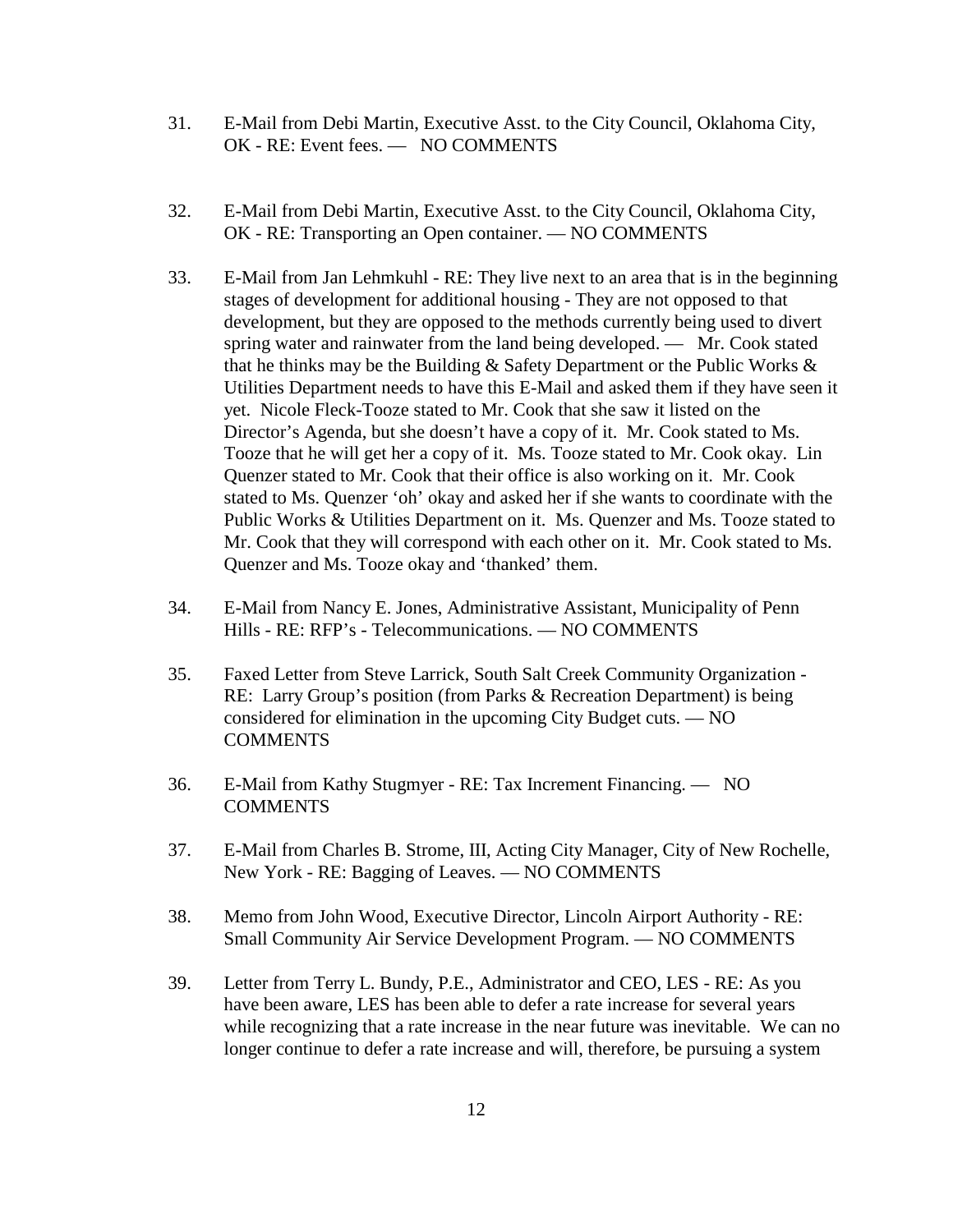average rate increase of 6 percent, effective with electric bills rendered on and after January 1, 2003, subject to approval by the LES Administrative Board and the Lincoln City Council. — Mr. Cook commented bad news from LES that they will have to do some kind of rate increase of 6%.

- 40. E-Mail from Duane L. Hartman, President, Hartland Homes, Inc. RE: Impact fees effect on affordable housing. — NO COMMENTS
- 41. Letter from Walter Hutchison RE: Received a letter dated July 1, 2002 from Greg Topil of Public Works directing me to remove river rock that I had placed between my sidewalk and the street. — Mr. Cook stated that this letter is about river rock and asked Lynn Johnson if he could put this gentleman on the list. Lynn Johnson stated to Mr. Cook 'yes', he will.
- 42. Letter from Rocky C. Weber, Crosby Guenzel LLP, Attorney At Law RE: Special Permit No. 1164A - The Catholic Bishop of Lincoln. — Mr. Cook stated that this letter is in regard to the Catholic Church that they applied for permits to build offices on Sheridan Boulevard. Mr. Cook stated that they ended up buying Sheridan Lutheran Church property and everything worked out for the best, but they want to withdrawal it. Ray Hill stated to Mr. Cook that they have already taken care of it and it doesn't have to go to the Council because they have asked to withdrawal their Change of Zone and they have withdrawn their appeals, so they are handling it strictly Administratively. Mr. Cook stated to Mr. Hill okay and commented that it wasn't on their Agenda at all and it wasn't on Pending that it just hadn't made it to them yet. Mr. Hill stated to Mr. Cook 'right'. Mr. Cook stated to Mr. Hill okay.
- 43. Letter from John Tavlin, Attorney At Law RE: Snow Removal Ordinance. Mr. Cook stated to Dana Roper that Mr. Tavlin wanted him to ask if they were still working on this matter. Dana Roper stated to Mr. Cook that they are still working on it. Mr. Cook stated to Mr. Roper okay.

# **ADDENDUM (For July 15th)**

#### **I. MAYOR**

1. NEWS RELEASE - RE: Mayor Promotes Use Of Web Site To Conduct Government Business. — NO COMMENTS

#### **II. CITY CLERK - NONE**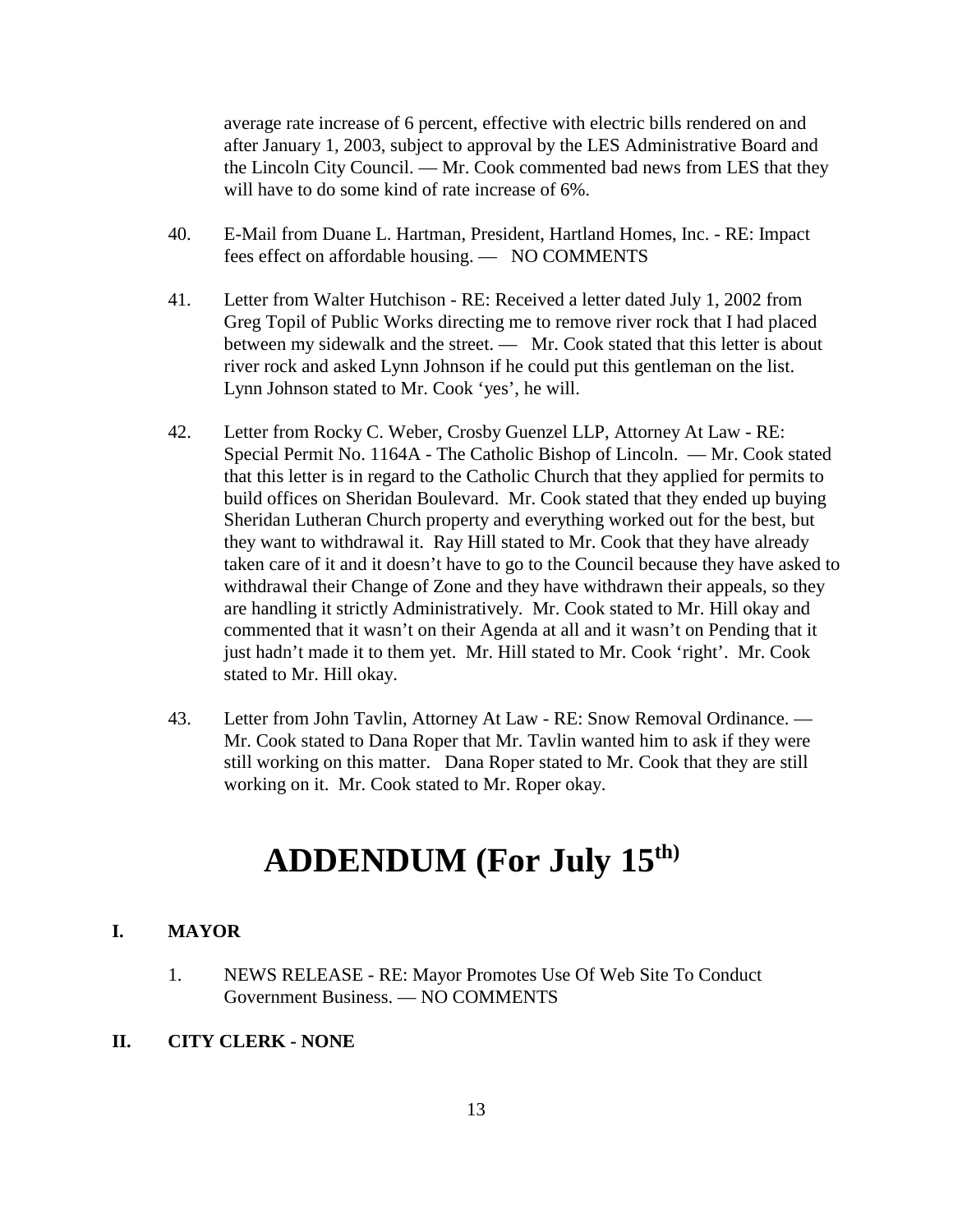#### **III. CORRESPONDENCE**

## **A. COUNCIL REQUESTS - NONE**

## **B. DIRECTORS AND DEPARTMENT HEADS - NONE**

### **C. MISCELLANEOUS**

- 1. Letter from Lowell C. Provancha RE: Business Improvement District on North 27th Street. — NOTED WITHOUT COMMENTS
- 2. Faxed Letter from Lisa Laurell, Secretary/Playground Committee Chairperson, Colonial Hills Neighborhood Organization - RE: To question the decision to release Larry Group from the City Park and Recreation Department per a funding cut for his current position, especially considering his many years of valuable service. — NOTED WITHOUT COMMENTS
- 3. E-Mail from Gary Danek RE: In Support of the application to waive Design Standards at 4811 Mandarin Circle - #02R-144. — Mr. Cook stated that this person wants them to delete the condition 1.1, which is that this property owner will not object to a water district. Mr. Cook stated that he thinks they put this in there originally because they had the 3 properties and there was concern that there might be a need for that connection. Mr. Cook stated to Dana Roper just so they don't get caught without something prepared could he at least prepare that amendment, which they may or may not act on it, but that way they have one. Ray Hill stated to Mr. Cook that this subdivision and the conditions does not effect his property. Mike DeKalb stated to Mr. Cook that he thinks his concern is that it effects everybody. Mr. Cook stated that Mr. Danek understands that, but his updated letter says specifically he knows that it only effects this property, but he doesn't want those two property owners to be left out of the possible voting against a Water District. Mr. Cook commented that's a Resolution that they could act on it today and asked Dana [Roper] if that's okay just to prepare something quick. Dana Roper stated to Mr. Cook 'yes'.
- 4. Letter from Dan Stalder, Troop #5 RE: I think you should keep the pools open during August, and just have the pools closed earlier in the evening every other night to save money. — NOTED WITHOUT COMMENTS
- 5. Letter from Ben Stalder, Troop #5 RE: I think that you shouldn't close the pools during August the hottest part of the summer. — NOTED WITHOUT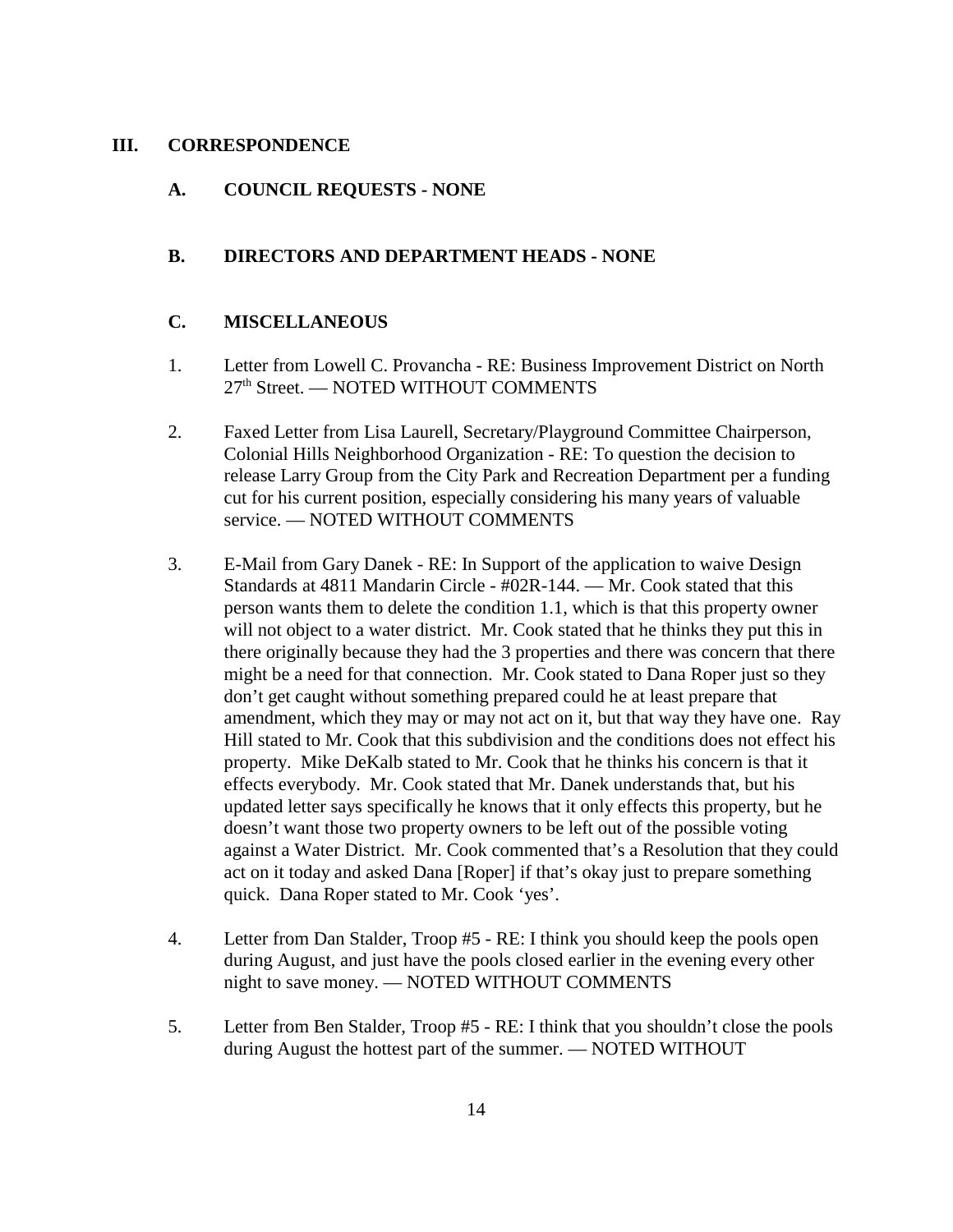#### **COMMENTS**

### **IV. DIRECTORS**

**PUBLIC WORKS & UTILITIES DEPARTMENT -** Nicole Fleck-Tooze stated to Council that she has a couple of pictures for them to take a look at to give them an idea of some of the issues that they are facing on one of the subdivisions out there. [Nicole Fleck-Tooze passed out the photos to Council for them to take a look at – (The photos are examples of sites with erosion, sedimentation, and drainage problems that the Watershed Management Program has been responding to]

Allan Abbott stated to Council along with that they have contacted Mr. Carlson regarding Cripple Creek and they have offered to help pay for the sidewalk portion of the repair which they did last year, but he never got back to them and he never accepted it. Mr. Abbott stated that he wants them to pay for more of the driveway and he doesn't think that there's anyway that they can pay for the driveway. Mr. Abbott stated that the expansion joints can be put in and indicated that part of the problem was when people built the driveways. Mr. Abbott stated that they went out and said because part of it was a sidewalk they would pay for the sidewalk, but he has refused that offer and expects that they should pay more, so the offer stands that they will help pay for the sidewalk, but not the remainder of the driveways and so if he calls him again the offer is still there.

**FINANCE DEPARTMENT -** Don Herz stated to Council that the City as well as many other governments and businesses have been receiving a lot of junk E-Mail's on the Internet and so Information Services is experimenting with some software on the fire wall, which would stop some of those types of E-Mail's getting through. Mr. Herz stated to Mr. Cook that he thinks it was mentioned at the ISPC Meeting and there will be an update at the next meeting, so just for their information they are looking into it. Mr. Herz stated to Council that the feed back has been fairly positive and so less of that junk E-Mail's will be getting through.

#### **V. CITY COUNCIL MEMBERS**

#### **KEN SVOBODA - NO COMMENTS**

#### **TERRY WERNER - NO COMMENTS**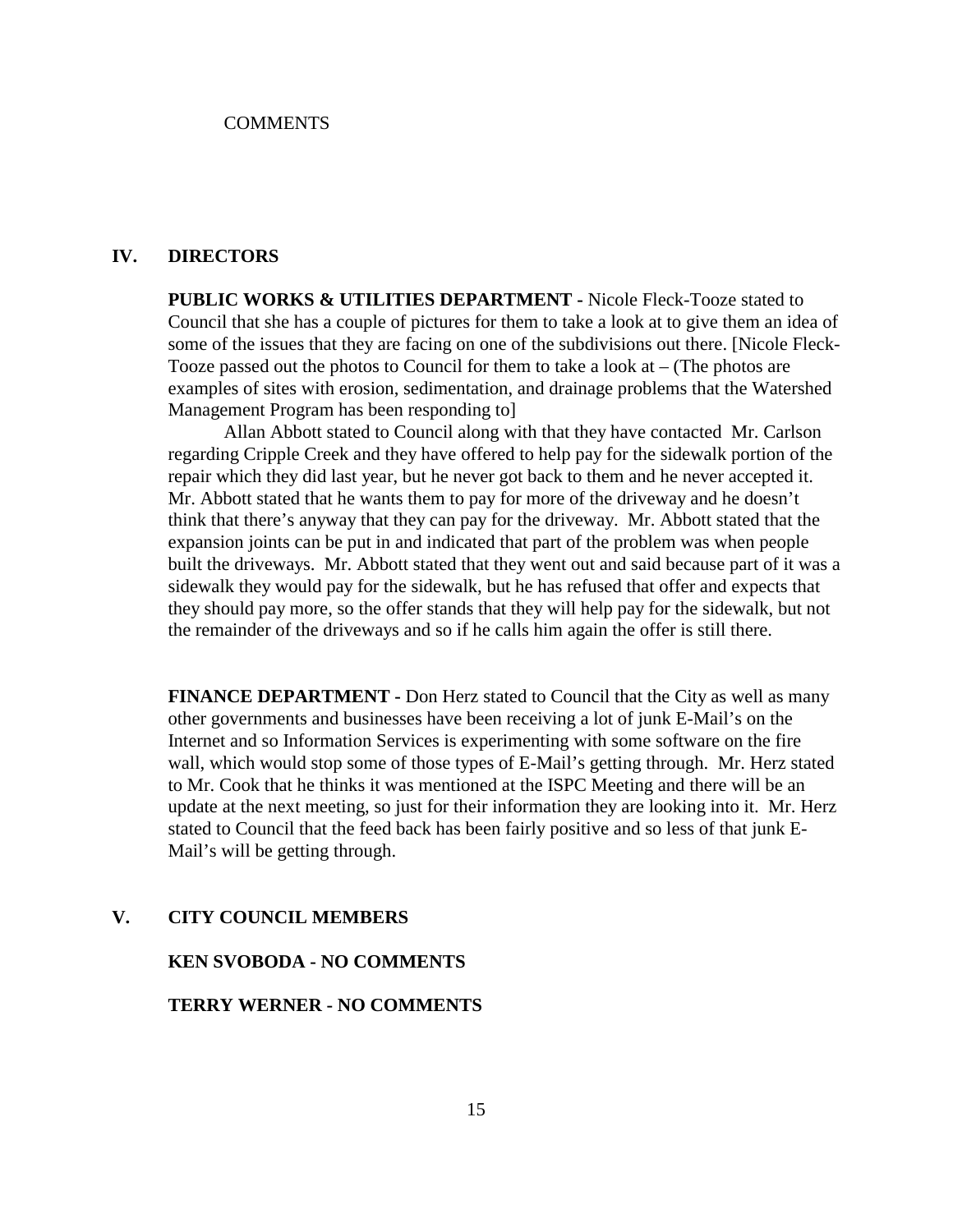#### **COLEEN SENG**

Ms. Seng stated to Chief Spadt that she has a really nice letter here and she thinks he ought to see it, so she will give it to him after the Director's Meeting today. Chief Spadt stated to Ms. Seng okay.

Ms. Seng asked the Planning Department which staff members are working on Champoux's area out at  $84<sup>th</sup>$  & Adams. Ray Hill stated to Ms. Seng that Nicki Horn is working on it. Ms. Seng asked Mr. Hill if she is around today. Mr. Hill stated to Ms. Seng that Nicki [Horn] is ill today, but him and Brian Will have also been very much involved with it. Ms. Seng stated to Mr. Hill okay and stated to him that may be he could fill her in just a little bit on it. Mr. Hill stated to Ms. Seng okay.

Ms. Seng stated that she needs to meet with somebody from the Health Department after the Director's Meeting today to tell them about something she picked up. Steve Beal stated to Ms. Seng okay.

#### **GLENN FRIENDT - ABSENT**

#### **JONATHAN COOK**

Mr. Cook asked Dana Roper or Chief Casady what's the law on the [inaudible] scooters. Chief Casady stated to Mr. Cook 'don't buy one'. Mr. Cook stated to Chief Casady 'oh' okay. Dana Roper stated to Mr. Cook unless you own a large private lot that you can ride it on. Mr. Cook stated that many States have changed their laws to allow them, right. Chief Casady stated to Mr. Cook 'not Nebraska'. Mr. Cook stated to Chief Casady so at this point these scooters are basically like the other little scooter devices that he discussed with them before. Chief Casady stated to Mr. Cook that's correct. Chief Casady stated to Mr. Cook that since they've went out and got a bunch of negative publicity out there this spring about kids on the motorized skateboards that they've had much fewer problems this year then they had last year. Chief Casady stated to Mr. Cook that they have really kept that from being much of a problem just by getting some good publicity out on it. Discussion continued with Council and Chief Casady on this issue. After discussion, Mr. Cook stated to Chief Casady that he received a call about it, but he thinks it was a call from someone who had questions about it rather than rides the scooters.

Mr. Cook stated to Mayor Wesely that he thinks the PAL letter that they all received regarding Whittier that they just want to be involved in those discussions. Mr. Cook stated to Mayor Wesely that they don't want to be left out, they want to talk to him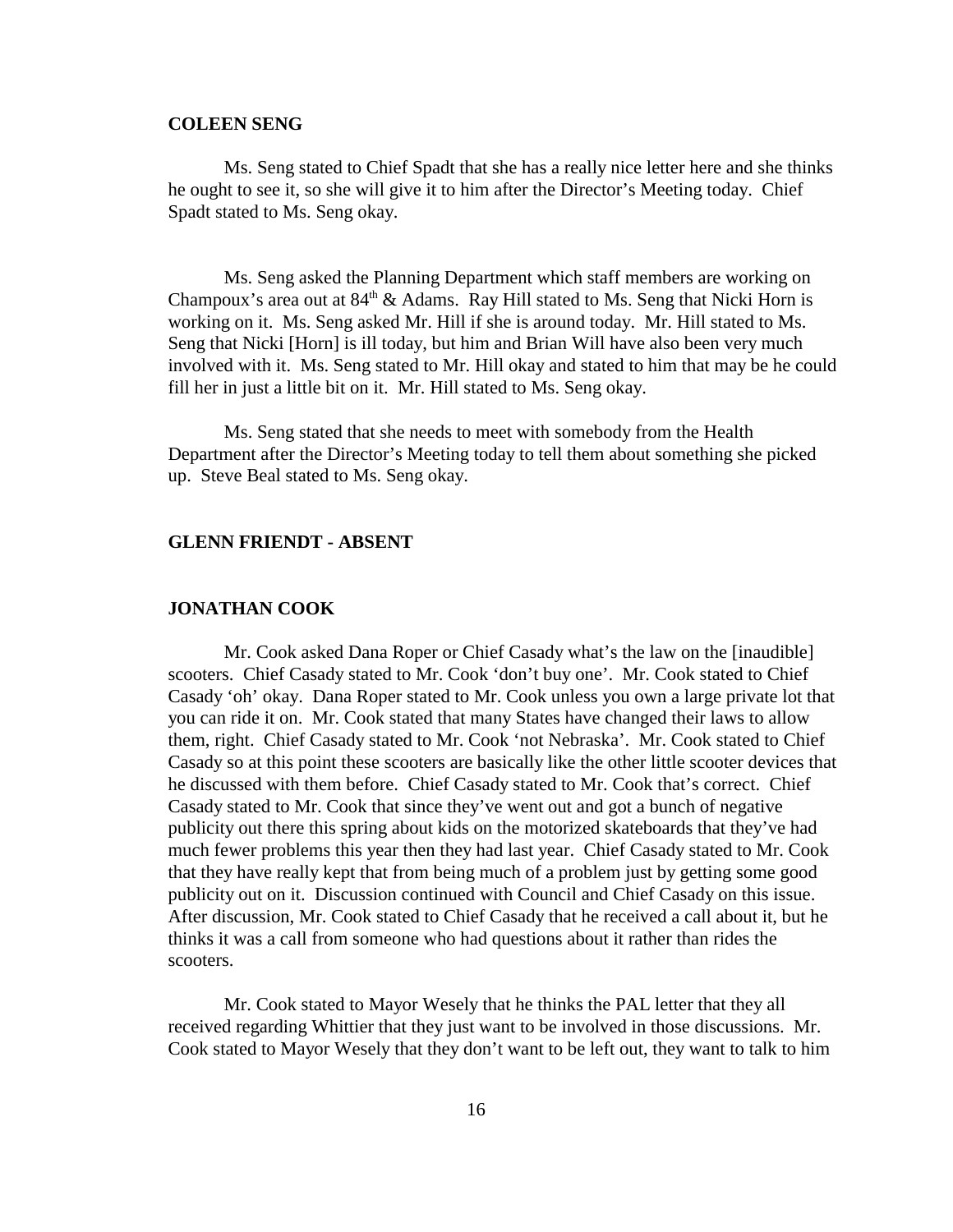about what might happen with Whittier now that there's this arrangement that he made and asked him if he received a copy of the letter. Mayor Wesely commented to Mr. Cook 'oh' sure, absolutely. Mr. Cook stated to Mayor Wesely that he will get him a copy of the letter. Mayor Wesely stated to Mr. Cook that he would be glad to do that and 'thanked' him.

#### **JON CAMP**

Mr. Camp stated to Allan Abbott that there was a meeting on July  $10<sup>th</sup>$  regarding the Pioneers widening and he appreciates the staff being at the meeting and indicated that there was a lot of participation. Mr. Camp stated to Allan Abbott that he is probably going to ask at the "Noon" Meeting today about setting up a Pre-Council Meeting on it, so they can address the issue more. Mr. Camp asked Mr. Abbott if he could get a copy of the [inaudible]. Mr. Abbott stated to Mr. Camp that he will have to check on it and commented that again in the Pre-Council Meeting it is going to be relating to the schedule and how they are building it, not if they should or what the cross section is because that has been decided and they're not going to go back and redesign it. Discussion continued with Council and Allan Abbott on this issue with comments and questions from the Council. Mr. Abbott commented to Mr. Camp that they would be glad to have a Pre-Council Meeting on it, but it would not be to discuss if the project is warranted or what the design standards are on it. Mr. Camp stated to Mr. Abbott that he has a lot of unhappy constituents. Mr. Abbott stated to Mr. Camp that it has been in the Comp. Plan since 1994; and indicated that its been planned, the right-of-way acquisition is becoming and [inaudible]. Mr. Abbott stated to Mr. Camp that he would be glad to come in and talk about the schedule and give the history on it. Mr. Camp stated to Mr. Abbott that they will talk more about it later.

#### **ANNETTE McROY**

Ms. McRoy stated to City Clerk Joan Ross that she had an E-Mail regarding the 'Zoo Festival' last weekend. Ms. McRoy stated to City Clerk Joan Ross that it was from a constituent who was concerned about it because during that event on Saturday afternoon they wanted to use the street with the businesses along there and they couldn't get to those businesses up there. Ms. McRoy stated that they didn't want to go to the festival, but they wanted to shop up there and she went down to see if she could get in on Saturday around 1:00 p.m. and she couldn't get in, so she called the person back and said "I'm sorry" that they might have to shop maybe later. Ms. McRoy asked City Clerk Joan Ross if she could check on it for her. Diane Gonzolas stated to Ms. McRoy that she volunteered down there on the "O" Street gate like between 4:00 p.m. to 7:00 p.m. and the procedure that she was told and what they did if anybody came in and said that they just wanted to go to a business that they didn't charge them and/or they gave them a different colored wristband and commented that everybody who wanted to go was allowed to go at that time. City Clerk Joan Ross stated to Ms. McRoy that she will check to see what the